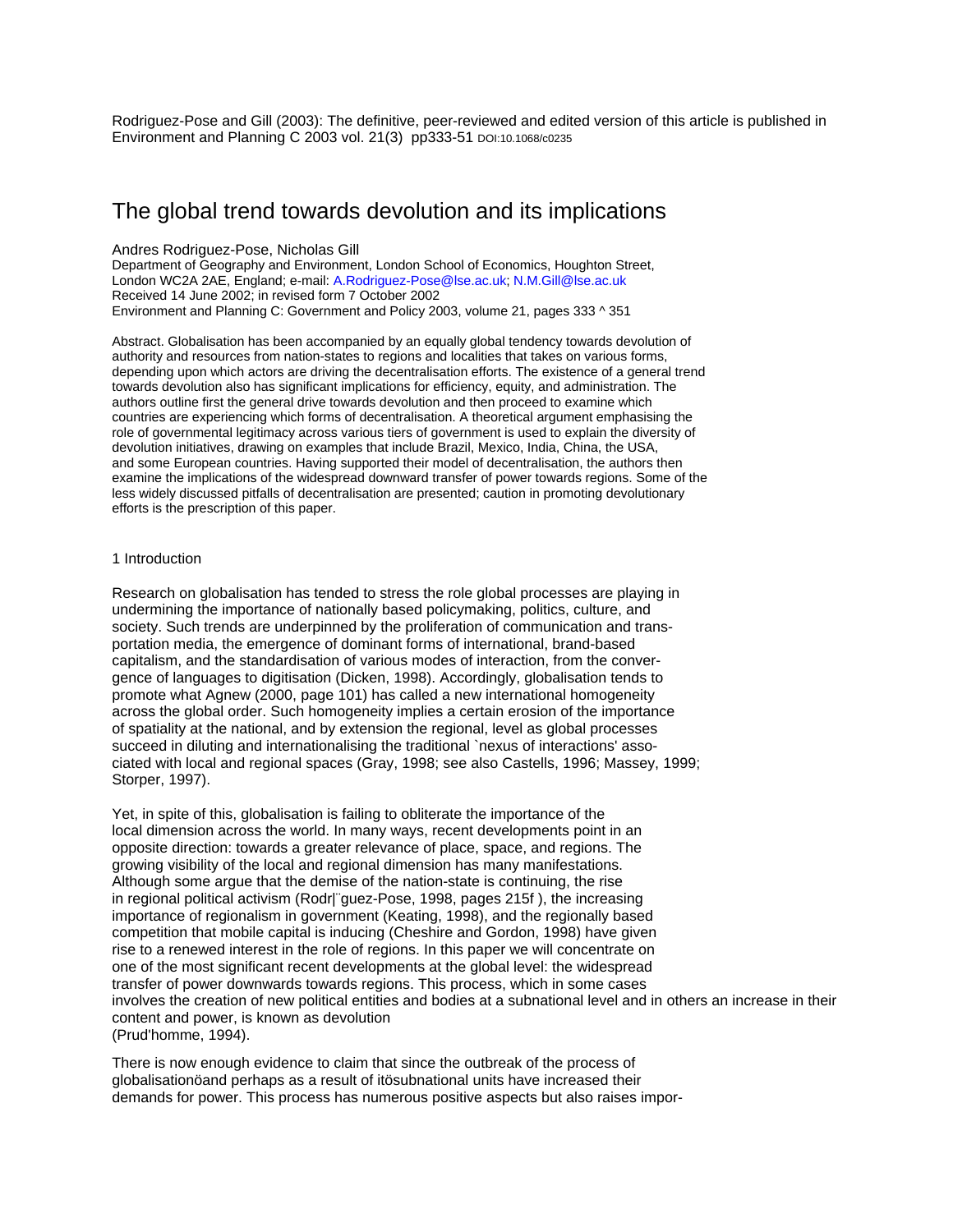tant issues regarding national equity and welfare, public finance, and territorial competition.

The focus of this paper is thus fourfold. First, in section 2, in response to the often simplistic conceptions of devolution, a theoretical model based upon Donahue's (1997, pages 7 ^ 15) threefold classification of the mechanisms of devolutionölegitimacy and the decentralisation of authority and of resourcesöis introduced. Subsequently, in section 3, we expose the devolutionary process in a selection of countries, including Brazil, China, India, Mexico, the USA, and countries of the European Union. These represent a cross-section of some of the largest areas of the globe and cover the developed and the developing worlds. In section 4, different forms of devolution are compared and examined. In section 5 we critically assess the global implications of the devolutionary trend in light of its evident diversity. In the final section we conclude that a greater awareness of the benefits and drawbacks of devolution is required in order to prevent the escalation of some of the downsides associated with it (section 6).

## 2 The theoretical framework

Devolution is a complex and heterogeneous process. From the high level of decentralisation of certain federal states, such as Germany, and of some Spanish regions, to the more limited power of regions in France or, until recently, Mexico, decentralisation processes across the world have taken on a variety of forms. Consequently, conceptualisation of devolution is far from simple. Looking for a minimum common denominator, Donahue (1997, pages  $7 \wedge 15$ ) characterises the process as being made up of three separate factors: legitimacy, the decentralisation of resources, and the decentralisation of authority. Any form of devolution implies some degree of subnational legitimacy and some form of decentralisation of authority and resources; consequently, any analysis of devolution should take these three factors into consideration. There is, however, a need for caution in examining evidence, because a simple list-based approach may overlook the interaction between the elements. The complexity of the devolution process derives from the interest conflicts of the actors involved and the differences in legitimacy that they share. Most importantly, the interests of subnational and national governments tend to be at odds across the component factors of devolution. Although national governments would prefer, ceteris paribus, to devolve responsibilities (authority) to their regional or state governments with as few accompanying resources as possible, the subnational governments would prefer the opposite case. The balance between these extremes will depend upon the relative strength, or, in political terms, legitimacy, of the two tiers of government.(2) In figure 1 we illustrate this approach.

(1) Prud'homme's (1994) classification of decentralisation into spatial, market, and administrative decentralisation provides a useful conceptualisation. For the work in this paperöconcerned with administrative decentralisationöthe redistribution of decisionmaking to lower government tiers (deconcentration) and the closer involvement of semiautonomous organisations (delegation) hold less importance than the third type of administrative decentralisation that Prud'homme outlinesö that of power transfer to lower government tiers (devolution). As a consequence, throughout this text decentralisation will be taken to refer to devolution.

(2) Donahue conceptualises legitimacy as incorporating `popular support' and `citizen cooperation'. He states that, ``ultimately the most important asset that government can command ... is not legal authority, or fiscal resources, or even talented personnel, but legitimacy'' (Donahue, 1997, page 12).

If we begin at the bottom of the diagram, we can see that the legitimacy of subnational and national governments is determined for the most part by processes of history and political support. Regarding historical processes, culture, language, religion, and ethnicity have traditionally been the factors behind a strong regional identity and determine the legitimacy of subnational claims (see Litvack et al, 1998, page 1). Economic development has also recently been added to the list (Allmendinger and Tewdwr-Jones, 2000; Keating, 1998). Regarding political support, the inclusion of legitimacy into the analysis brings into play a wealth of political factors that shape the power and room for manoeuvre of governmental tiers. An important caveat here, however, is that a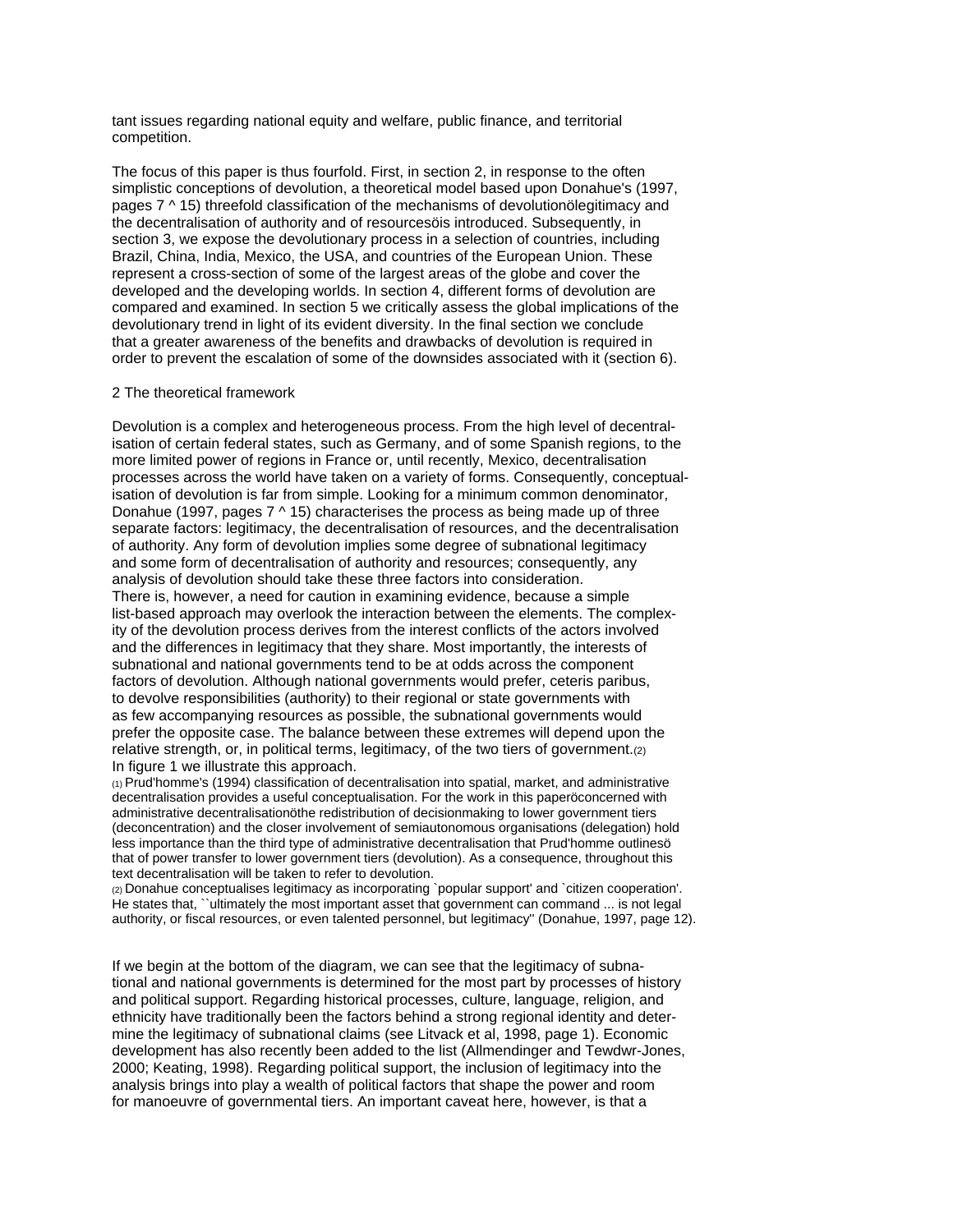reasonably effective political and democratic system must be in place to facilitate the influence of the electorate. This being the case, and all other things being equal, poor political support for the regional cause would translate into a relatively weak regional legitimacy and tend to promote a devolutionary process in which the central government holds the upper hand, favouring progressive decentralisation of responsibilities and often forcing regional and local governments ``to undertake increasing expenditure responsibilities on a static, and often narrowing, financial base'' (Bennett, 1997, page 330). In contrast, a strong regional legitimacy, underpinned by high political support for the regional lobby, would favour a more rapid decentralisation of resources, as there would be strong demand for such transfers to subnational tiers of government. In general, the combination of historical and political factors in democratic countries shapes the legitimacy of governmental tiers, the relative strength

# FIGURE ONE HERE

Figure 1. The complexity of devolution. Note: double-lined boxes and arrows indicate initial factors and processes, respectively; single-lined boxes and arrows indicate subsequent factors and processes, respectively.

of their respective lobbies, and hence the forms that devolution initiatives are likely to assume. In nondemocratic systems, however, the influence of the electorate is compromised and other factors, which are less transparent, take on more importance in the determination of the legitimacy of government tiers.

As depicted in figure 1 by the single-lined boxes and flows, the importance of legitimacy and popular support does not end at the initial stage. There is also an endogenous role (if we assume again an operative political and democratic system). Following initial moves towards devolution, in terms of decentralisation of resources or authority, the popular perception of devolution will subsequently impact upon the legitimacy of the two government tiers. It is difficult to predict what direction this impact will assumeöit is just as feasible to envisage a popular approval or disapproval of decentralisation originating from the centre, for example. Approval would mean a strengthening of central legitimacy and disapproval would lead to a relative reduction, which, in turn, could be translated into greater or lesser transfers of authority and/or resources from the centre to the regions. Although the political reaction to devolution is case-specific it nevertheless remains an important driver in the evolution of legitimacy between the two tiers, wherever a reasonable democracy has taken root.

In general, an understanding of the interaction between legitimacy and the transfer of resources and authority is imperative to the examination of devolutionary trends (Donahue, 1997). A case that depicts strong decentralisation of resources displays no more evidence for devolution than one showing strong decentralisation of responsibilities. It merely indicates a different type of devolution, driven by different levels of government, and deriving, ultimately, from a different allocation of legitimacy across governmental tiers. Moreover, following from this, we should not necessarily expect cases to depict high levels of both resource and responsibility devolution, because forces often operate to promote their mutual exclusivity. It is with this conceptualisation in mind that we approach recent devolutionary efforts.

# 3 The global trend towards devolution

Before the onset of globalisation the world was dominated by strong national governments, and regional governments tended to be either weak or nonexistent. Hence in Europe, with the exceptions of Austria, Germany, Switzerland, and Yugoslavia, as well as in Africa and Asia, central governments dominated throughout the postwar era. Latin American countries also had centralised states. Although some countries officially maintained federalist or regionalist constitutions, such as Brazil, Mexico, and Venezuela, they tended to be federalist on paper, with regions and states representing little more than administrative units. In the former Soviet Union (USSR) the situation was similar to that of Latin America. The USSR consisted of a union of sovereign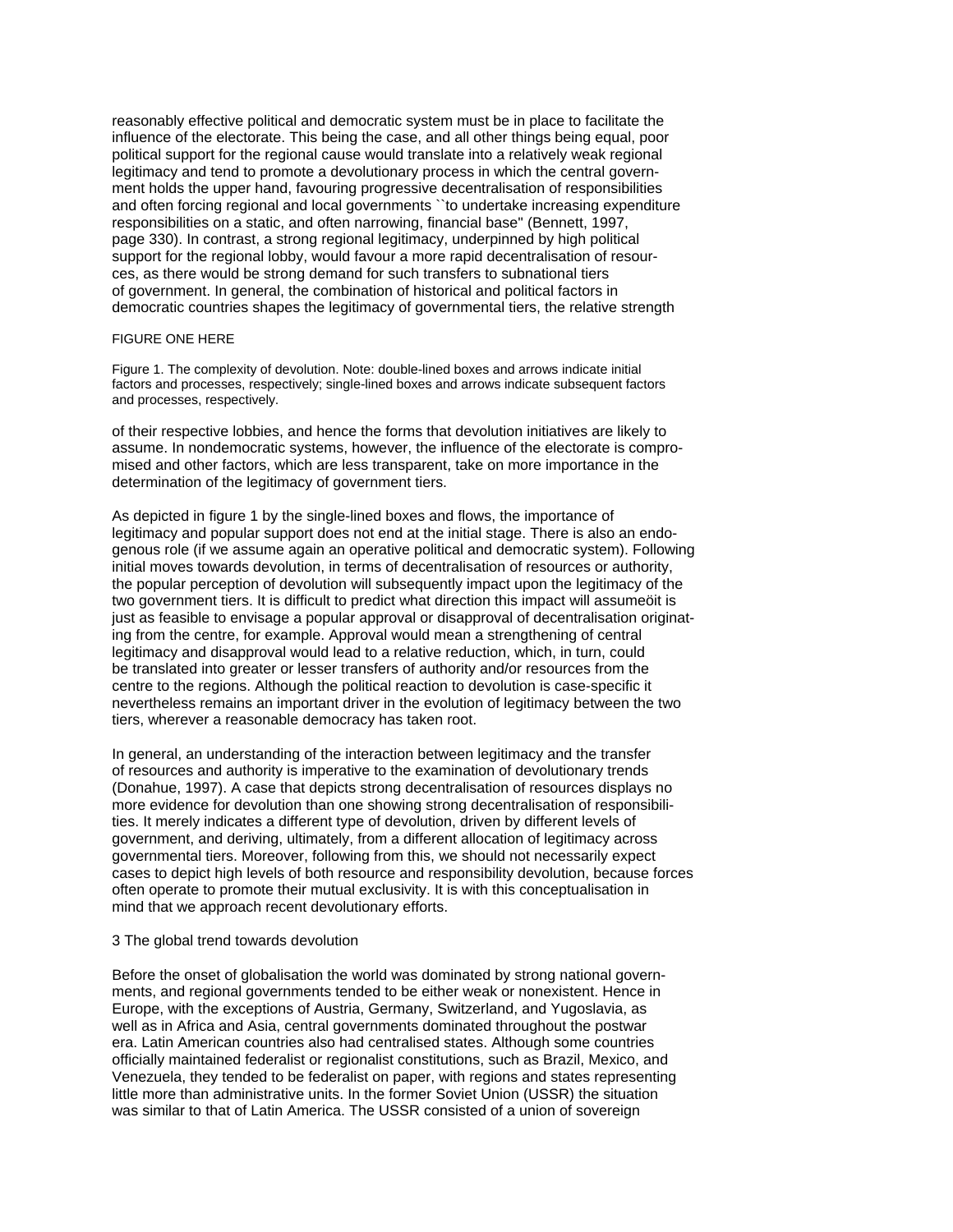states on paper, but, in reality, was heavily centralised and controlled from Moscow. Outside this framework, only the above-mentioned European countries, Australia, Canada, India, and the USA had systems in which the regional tier of government played any significant role, and even in some of these cases the role of regional governments had been waning. This was, for example, the case of the USA, where the power of the states had been declining with respect to those of the federal government since at least the reforms introduced by Franklin Roosevelt during the Great Depression (Donahue, 1997); it was also the case in India, where the centrally based mechanism of planned economic development undermined the power of the regions, as the central government dictated financial and economic goals to the states (Sury, 1998). At the beginning of the 21st century this panorama has radically changed. A devolutionary trend has swept the world. In some cases, subnational turbulence has led to the demise of former countries and to the emergence of new states. The fifteen constituent republics of the former Soviet Union have become independent states; Czechoslovakia peacefully split into the Czech Republic and Slovakia; four new states have emerged out of war-torn Yugoslavia, and Kosovo and Montenegro may follow suit. This phenomenon is not, however, exclusive to former Central and Eastern European socialist countries. Eritrea achieved independence after a long guerrilla war, and East Timor has recently become an independent state after twenty-five years of Indonesian occupation.

The emergence of new independent states is an extreme form of a more general, global trend in the transference of power, authority, and resources to subnational levels of government. Few spaces around the world have remained untouched by this trend. Eight out of the fifteen members of the current European Unionöaccounting for 87% of its population (Rodr|¨guez-Pose, 2002, page 174)öhave seen some level of decentralisation. In addition to the already federalised Austria and Germany, Belgium became a federal state in the early 1990s, and Italy is in the process of federalisation. Spain, despite not being a federal state, is arguably the most decentralised state in Western Europe. France has taken limited steps towards regionalisationöwith ongoing debates over the granting of regional autonomy to Corsica. The United Kingdom and Portugal have also transferred a considerable amount of power to some of their regions. Similarly, Poland has recently followed the path towards regional devolution.

Outside Europe, devolution has also been widespread, especially in large and heterogeneous states. In some cases, regional autonomy has been granted ex nihilo. This is the case for Indonesia, which passed autonomy laws aimed at undoing decades of extremely centralised government and at appeasing separatist tendencies in 1999 (Aspinall and Berger, 2001). In China, although political devolution has not formally occurred and the Chinese Communist party still keeps a tight grip on political developments, there has been widespread fiscal decentralisation that has provided regional and local governments with considerable powers and that has encouraged policy innovation at the regional level (Ma, 1996, page 5).

In other cases, preexisting levels of regional autonomy have been enhanced. The most striking cases have been those of Latin American countries. In Mexico the collapse of the economic system in 1982 and the political uncertainty that followed led to extensive changes in territorial politics. Although Mexico's constitution has officially been one of federalism since at least the revolution of 1910 (Rodr|¨guez, 1998, pages 236 ^ 238), extreme presidentialism and the dominance of the executive branch of government ensured seventy subsequent years of centralism and an enduring centralist culture (Rodr|¨guez, 1998, pages 235 ^ 236). But, asWard and Rodr|¨guez (1999, page 28) assert, the last two decades have seen a dramatic improvement in the political systems of representation, accountability, flexibility, and democracy and have led to a profound reform of territorial politics in support of greater federalism.

In Brazil, the power of the states has been reinforced since the passing of the 1988 Constitution. The `regional interest' lobby was extremely influential during the drafting process and was well placed to capitalise on the anti-central-government sentiment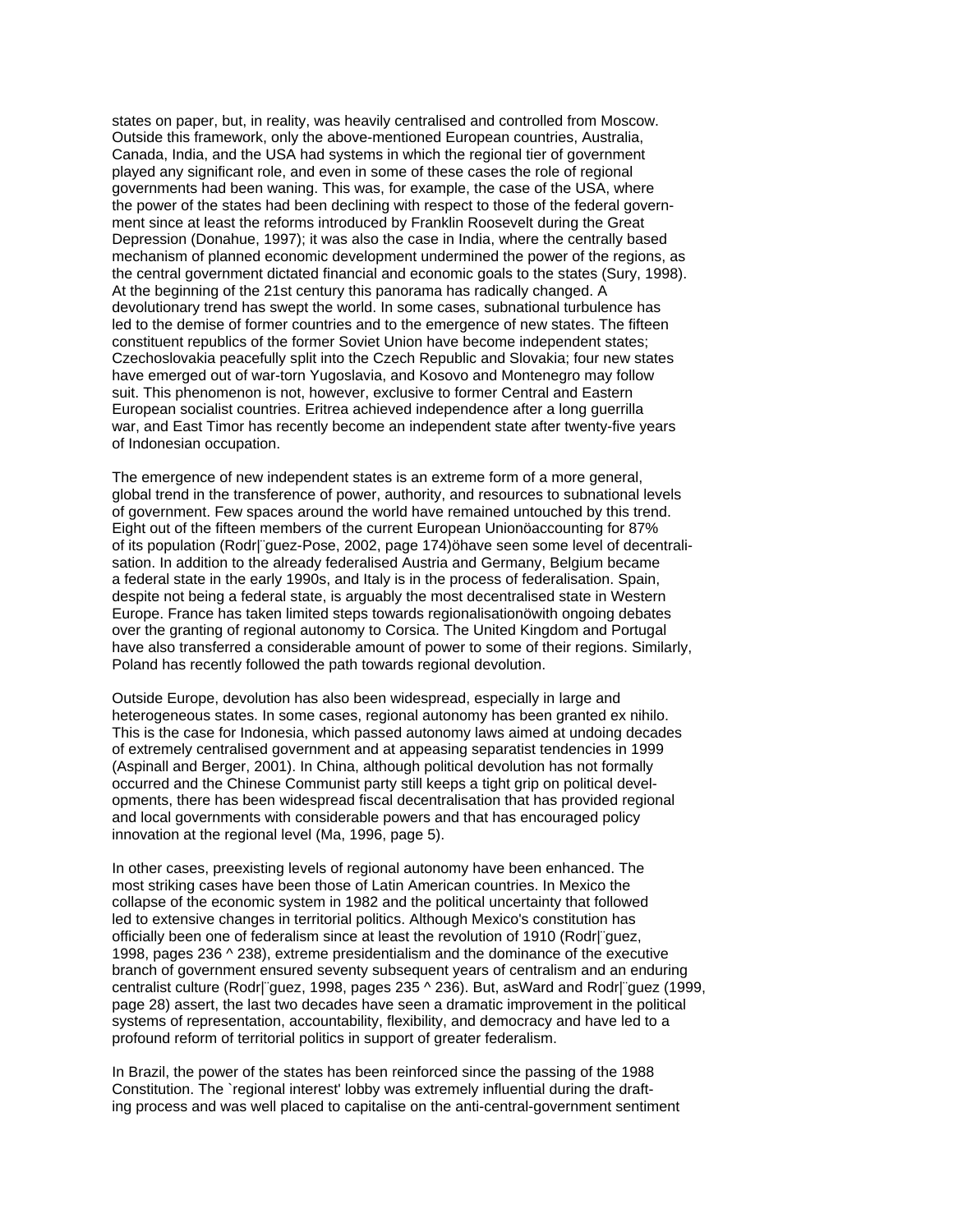that had been developing during military rule (Coutinho, 1996, page 7). The regions were able to secure residual powers of legislation and maintain a lack of any clear constitutional demarcation of responsibilities between the state, the centre, and the local governments (Dillinger and Webb, 1999, pages 9 ^ 11). This has subsequently afforded them a hitherto unprecedented level of discretion over their own financing, administration, and responsibilities.

Among states that had considerable regional autonomy before the onset of globalisation, the trend has also been towards even greater decentralisation. In India, the overconcentration of power in the hands of a few national elites until the early 1980s brought about a reaction that started to redress the balance from the centre to the regions (Sharma, 1999). In the USA, the trend towards centralisation, which some trace back to the American Civil War or to the Great Depression, started to be reverted during Nixon's presidency in the early 1970s (Donahue, 1997), but it was really under Reagan's New Federalism in the 1980s when states began to recover greater freedom of action.

The global trend towards devolution is based on subnational legitimacy and implies greater transfers of authority and resources from the centre to the states or regions. In most cases, and as in previous waves of decentralisation, regional legitimacy has historic, linguistic, religious, and/or cultural roots. Regions and states with their own ethnic, historical, cultural, or linguistic identity have paved the way for decentralisation. That has been the case for Catalonia and the Basque Country in Spain, for Scotland in the United Kingdom, for Brittany and Corsica in France, and even for Chiapas in Mexico and for Tibet and Xinjiang in China, which have `brandished' ethnic, cultural, or historical arguments as the source of their demands for greater autonomy. Economic arguments are also increasingly becoming a source of subnational legitimacy (Keating, 1998). Uneven regional economic development, alongside the achievement of greater economic efficiency through decentralisation, are coming to the fore and gradually starting to occupy the bulk of the regionalist discourse in favour of decentralisation. The Northern Italian Leagues were the first to base their devolutionary claims heavily on economic demands after their failure to gain visibility by highlighting traditional ethnic or linguistic issues (Diamanti, 1993). Nationalist and regionalist parties in Spain have increasingly resorted to similar arguments, as indeed have the Zapatistas in Chiapas.

Additional factors also contribute to boost the legitimacy of calls for decentralisation. In some circumstances, decentralisation goes hand in hand with democracy. This is the case for Brazil and most of Latin America, where the advent of democracy and decentralisation are intrinsically related (Shah, 1991; Souza, 1997). Spain represents a similar case: forty years of dictatorship generated greater legitimacy for the devolutionary cause and contributed to the profound territorial transformation of the Spanish state after the return to democracy (Pe rez D| az, 1990). In other circumstances, decentralisation tends to accompany changes in the economic regimeöespecially moves towards the marketisation of national economies. This trend has been followed in India, China (Ping, 2000, page 180; Da-dao and Sit, 2001, page 29), and, to a lesser extent, in Mexico and Brazil, since the opening of these countries to trade. The process of devolution operates through transfers of authority and resources. Subnational governments across the globe currently enjoy greater authority and powers than they did a few decades ago. The trend is widespread. The powers of Italian regions have progressively increased since the late 1970s, and today they exercise considerable control in the fields of agriculture, tourism, regional planning, environment, and economic development (Rodr|¨guez-Pose, 2002). All Spanish regions now have competence for health and education, and some have also secured powers over policy areas such as policing, taxation, and fiscal affairs, which have traditionally been the prerogative of the nation-state (Castells, 2001). The Scottish Parliament enjoys tax-raising and law-making powers, and the Northern Ireland Assembly, the National Assembly for Wales, and the Greater London Authority have taken over varying levels of central government activities (Tomaney, 2000; Tomaney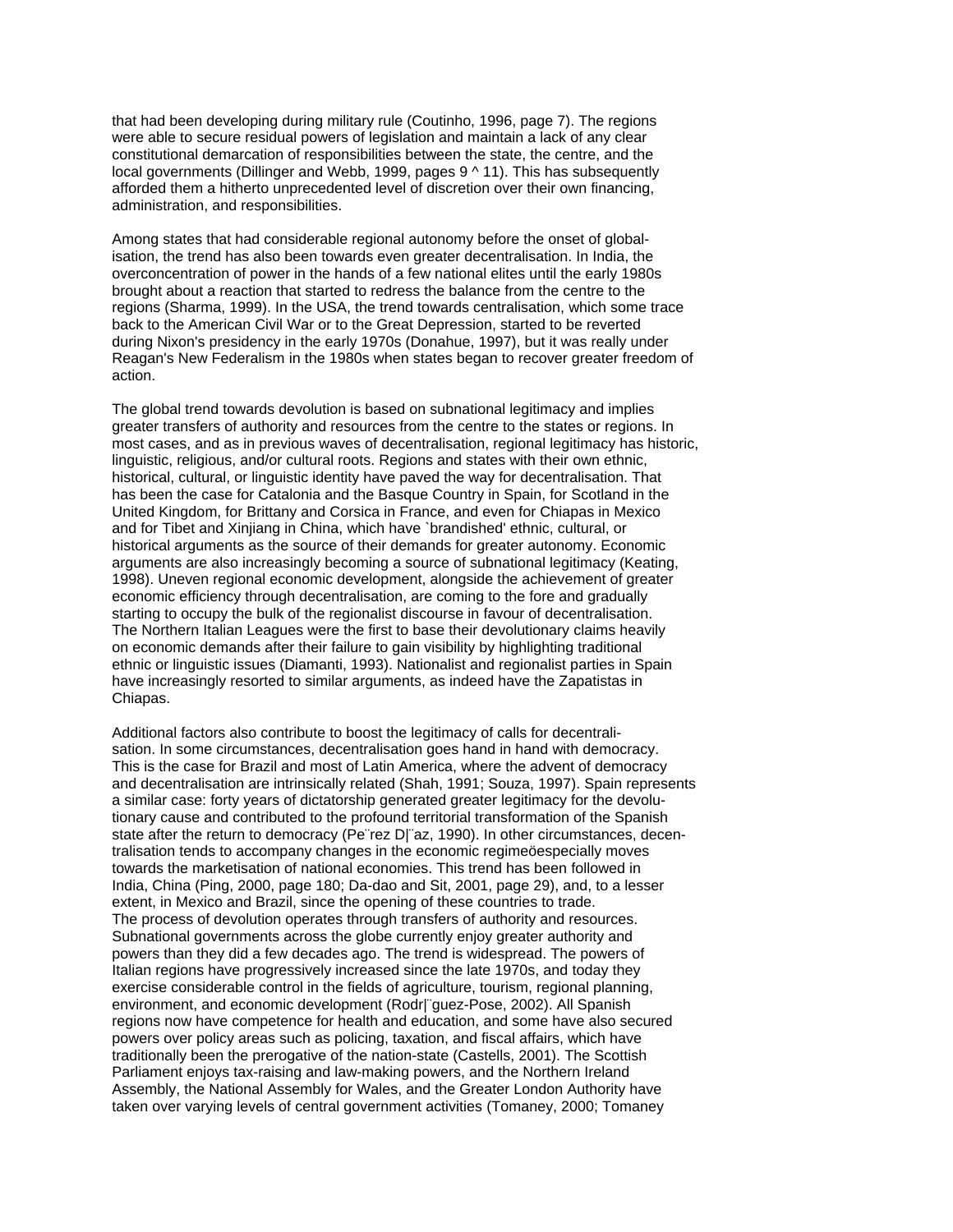## and Ward, 2000).

Outside Europe, a similar transfer has occurred. The USA has, for example, witnessed devolutionary efforts centred around two key areas: welfare and medical insurance (Schram and Soss, 1998). In Mexico, the transfer of power from the centre to the states includes: the increased ability of states to raise revenue; greater control for the states over development funds; a strengthened administrative capacity for the municipalities; and a clarification of the divisions of responsibility between different tiers of government (Rodr|¨guez, 1998, pages 251 ^ 252). In India, state responsibilities embrace public order, police, prisons, irrigation, agriculture and related activities, land, public health, industries other than those centrally assigned, and trade and commerce. In addition, states share with the central government authority over economic and social planning, education, labour, and forestry (Bagchi et al, 1992; RBI, 2000). Chinese reforms since 1980 have been aimed at transferring to provinces greater responsibility for budgets (Ma, 1996, page 5). The Brazilian Constitution of 1988 grants, as mentioned above, state governors all those powers not otherwise prohibited by the Constitution (Dillinger and Webb, 1999).

Last, decentralisation has also implied a substantial transfer of resources from the centre to the regions. In figure 2 we illustrate the growth in subnational government expenditure as a proportion of total government expenditure in our case-study countries between 1982 and 1999. Readers should be aware of the limitations of these data from the International Monetary Fund as they do not convey the degree of local spending autonomy of subnational governments, do not distinguish between sources of tax and nontax revenues, intergovernmental grants, and other grants, and do not disclose what proportion of intergovernmental transfers are conditional or discretionary (Ebel and Yilmaz, 2002, pages  $6 \wedge 7$ ). However, given the lack of alternative, more detailed, and credible data sources, as well as the strength of the general trends identified here, these data must suffice for our purposes. Two points are apparent. First, in the group of countries as a whole, there is an average increase of around 15% in the proportion of subnational government expenditures. Second, as the framework in figure 1 implies, not all countries are party to this trend. Some countries (that is, Brazil, China, and Spain) have witnessed a considerable decentralisation of resources, which, in the case of Brazil and China, has not been accompanied by similar

## FIGURE TWO HERE

Figure 2. Subnational expenditure as a percentage of total Government expenditure. Note: in the case of Brazil, Mexico, Spain, and the USA, figures include local government expenditure as well as state or provincial expenditure (source: IMF, various years).

levels of decentralisation of authority. In other cases, such as India, the decentralisation of authority has not been matched by a similar decentralisation of resources, as the share of central government expenditure increased slightly at the expense of that of regional government during the period of analysis.

# 4 Differing forms of devolution

Having established the existence of a widespread trend towards devolution in this section we address its diversity, with reference to the theoretical discussion in section 2. Recall we examined the interrelationship between the legitimacy of governmental tiers and the form of devolution we can expect to find in a given country. In general, all other things being equal, where subnational governments have enjoyed relatively strong legitimacy [as in the case of Spain (Rodr|¨guez-Pose, 1996)], devolution biased towards the decentralisation of resources can be expected; in contrast, where the central government has dominated [as in the case of the English regions (Jones, 2001; Morgan, 2002, page 802)], greater decentralisation of responsibility may well ensue. In this section we present support for this contention by examining the cases of China, India, Brazil, Mexico, and the USA.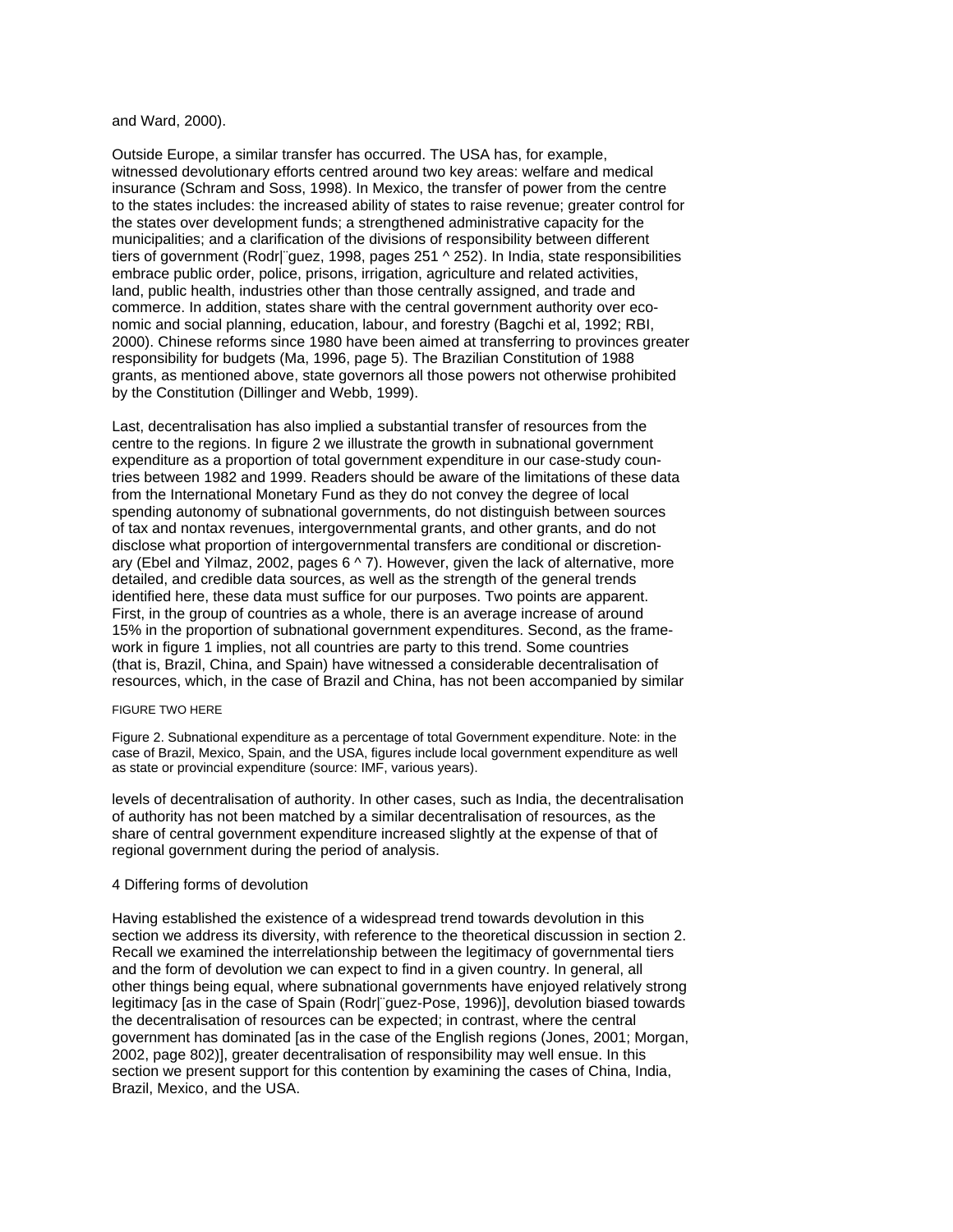China's efforts towards decentralisation began in conjunction with its marketisation initiatives in the late 1970s. The recognition that marketisation warranted a shift in government outlook, from a commanding role towards facilitating functions, brought about a series of fiscal reforms that saw the centre's influence over public resources reduced markedly across the 1980s (Ping, 2000, pages 180 ^ 181). By 1993 the provinces held control over revenue collection, with the centre's share in total revenue falling from 35.8% in 1983, to 22% in 1993 (Yi and Chusheng, 2001, page 86). In terms of figure 1, therefore, provincial legitimacy had soared to unprecedented levels, largely because of the enthusiastic nature of devolutionary initiatives. Furthermore, the importance of the provinces was compounded by the introduction of negotiation-based fiscal contracting between the provinces and the centre at the end of the 1980s (Lee, 2000, pages 1009 ^ 1015), which allowed certain states, especially the richer ones, to exploit their bargaining positions to a far greater extent than under the previous formulabased revenue-sharing contracts. The impacts of this rise in the power of the provinces in relation to the centre soon became evident. Alongside the stated increase in subnational revenue claims, the provinces were able to extract far more aid from the centre than the centre itself could afford, contributing to the national deficit spiralling from parity to 600 billion yuan between 1985 and 1995 (Yi and Chusheng, 2001, page 90). Inevitably, this effect was skewed towards the richer provinces, whose bargaining positions were stronger, and Ma (1996, pages  $22 \land 23$ ) documents a dramatic decline in the progressivity of transfers from the centre to the regions between 1983 and 1991. Alongside this, as figure 2 illustrates, the central government's share in public expenditure fell steadily, from around 53% in 1982, to under 30% in 1998, hindering macroeconomic control and prompting emergency widespread fiscal reforms in 1994 (Bahl, 1999, pages 105 ^ 129). Although these fiscal reforms succeeded in increasing the centre's involvement in revenue raising, Lee (2000, pages 1009 ^ 1015) documents the influence the provinces had in preserving their expenditure levels, undermining the centre's equilibrating efforts. But, although resources have been decentralised, many subnational governmental responsibilities, in accordance with the marketisation of China, have been discontinued, including large areas of responsibility over state-run enterprises. Overall, China's provinces can be seen to have increased their legitimacy markedly over the past twentyfive years, leading, as figure 1 would predict, to a surge in regional financing in excess of any accompanying devolution of responsibility.

The 1988 Brazilian constitution was written in an environment of pronounced hostility towards central government control (Hagopian, 1996, pages 259 ^ 262 and 268 ^ 269). Constitutional provisions to curb national party dominance resulted in a lack of consistent central politics, a persistent feature of the Brazilian system since the return to democracy. In 1990 the twenty-seven states were represented at the central level by eleven different parties (Kraemer, 1997, page 35), and in such a climate it comes as no surprise that state legitimacy and power have outweighed that of the centre. As Dillinger and Webb point out, ``even when the President seems to have strong political support on a roll call vote, that support is the result of extensive prior negotiations and concessions to regional interests'' (1999, page 11). The power of the states has been translated into unruly fiscal behaviour. States overspent massively during the late 1980s and 1990s, to the extent of printing their own money, borrowing from their own banks, and running up huge state-level debts (Dillinger and Webb, 1999, pages 23 ^ 25). Subsequently, the central government has serviced these debts and has faced little choice but to offer financial assistance to struggling states (Montero, 2000, page 67).

More recently, from the mid-1990s onwards, large debtor states have repeatedly threatened the central government with default (Dillinger and Webb, 1999, pages 25 ^ 26) and in January 1999 seven state governments declared themselves bankrupt, contributing with their action to an economic crisis. Hence, state legitimacy can be viewed as so strong in Brazil that not only have devolution initiatives been biased towards resource devolution but also resource devolution has been paid for by the centre itself. Moreover, when individual fiscal packages with the states were eventually negotiated, beginning with Sa¬o Paulo in 1997, the lack of extra debt-servicing responsibilities for large debtor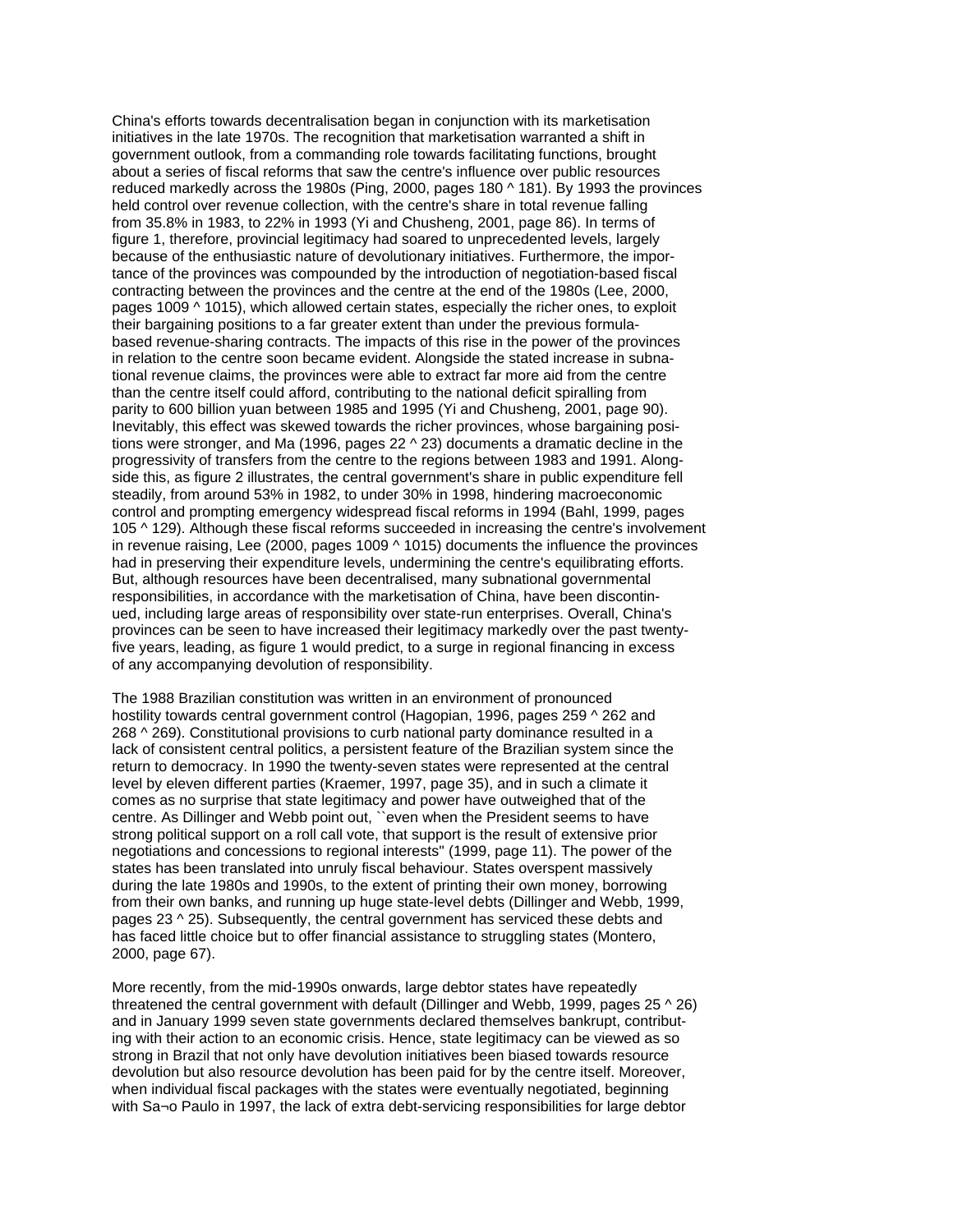states confirmed that states had secured such a degree of legitimacy as to be able to promote resource-biased decentralisation yet avoid responsibility (Dillinger and Webb, 1999, pages 25 ^ 26). Brazil therefore epitomises both the rapid decentralisation of resources and the gradual decentralisation of responsibility that we would expect, from figure 1, to proceed from high subnational governmental legitimacy. India presents a contrasting case. Here, the continued legislative and administrative dominance of the central government has engendered a very different decentralisation trajectory. Whereas the Chinese and Brazilian central governments yielded readily to the provinces and states, the Indian central government maintained its influence and managed devolutionary initiatives largely to its own advantage. Historically, although India is a highly decentralised country, the influence of the central government has been consistently high. Following British rule, which emphasised the centre as a means of coordination of export and political control, the regimented system of five-year economic plans has guaranteed the preservation of central legitimacy. So when, during the 1980s, fiscal imbalance began seriously to affect the national budget, with the internal debt of the central government rising from 15.9% of GDP in 1980/81, to 33.6% in 1993/94 (Buiter and Patel, 1997, page 36), the temptation to exploit this legitimacy advantage and to decentralise responsibilities began to manifest itself. The Indian federal system is based upon three lists of responsibilitiesöaccruing to the centre, the centre and the states, and the states alone. The centre's progressive redefining of the contents of the state and joint lists has allowed the central government subtly to raise the responsibilities of Indian states over the past twenty years (see Bagchi et al, 1992; RBI, 2000). Simultaneously, aid to the states as a proportion of state expenditure has actually fallen, from 54.3% in 1990/91 to 50.6% in 1998/99 (ICSO, 1999). To find that central expenditure as a proportion of total public expenditure has risen slightly over the period (as figure 2 illustrates) therefore comes as no surprise. As discussed in section 2, this fact should not be taken as evidence of centralisation but, as the preceding discussion confirms, a symptom of the form of devolution India has experienced, underpinned by central legitimacy and consequently dominated by the central government's agenda.

Mexico and the USA represent intermediate cases. Political currents in Mexico have also had a decentralising effect. Through the presidencies of de la Madrid (1982  $\land$  88), Salinas (1988  $\land$  94), and Zedillo (1994  $\land$  2000) the historical dominance of the centre has been progressively undermined. This is owed in large part to political developments that served to make the centre more accountable and at the same time providing regional politics and politicians with ever-increasing legitimacy. These developments have taken various forms. The first set of changes took place in national politics. The incorporation in 1977 of 100 (out of 400) seats based on proportional representation, as opposed to the original, and remaining, first-past-the-post allocated seats, gave opposition parties some institutional voice at the central level (Ward and Rodr|¨guez, 1999, pages 23 ^ 27). In 1986 this representation was increased again as seats allocated on the basis of proportional representation swelled to account for 200 of the 500 congressional seats.

Regional politics provided opposition politicians with a second forum. The central government, suffering from a legitimacy deficit in the mid-1980s (Rodr|¨guez, 1998, page 241), took the first steps towards greater decentralisation, but, with time, the process led to a rise in state legitimacy. As one would predict from figure 1, devolution initiatives have graduated from emphasising the decentralisation of responsibilities to the states initially, towards a much more well-funded programme as states have risen in political terms and the fallibility of the centre has developed. Hence, under de la Madrid, although devolution initiatives emphasised the `autonomy' of regions and included many initiatives designed to give the states and municipalities of Mexico `greater freedom' over their own governance, these policies could be dismissed as either lip service or thinly veiled excuses to dump expenditure responsibilities on the states (Ward and Rodr $\Gamma$  quez, 1999, pages 51  $\land$  53). During Salinas's presidency further responsibilities were devolved to the states and localities, including comprehensive welfare duties. During this period the election of opposition governors began to shift the legitimacy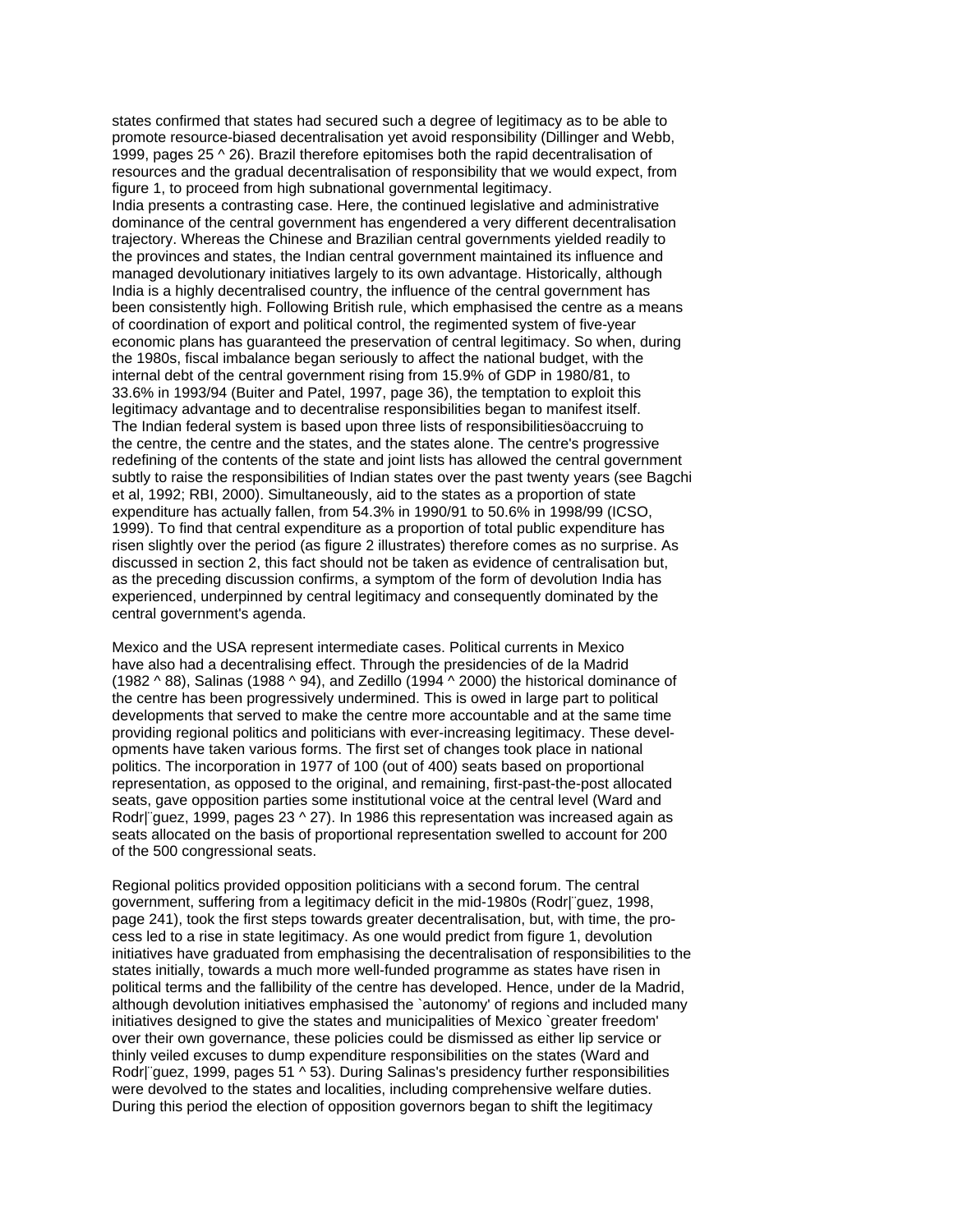balance in favour of the states. Finally, Zedillo's ascendancy to the presidency brought with it the renunciation of presidential metaconstitutional powers and the initiation of a cross-party forum on intergovernmental relations that has defined drives towards a new federalism in the country since 1996. The level of transparency and cogovernance these initiatives have achieved have guaranteed the states at least a reasonable accompaniment of resources with each devolutionary effort (Ward and Rodr|¨guez, 1999). In general, then, the 1980s and 1990s have witnessed an increase in devolution of resources alongside devolution of responsibility as a result of political changes that have acted to equalise the relative legitimacy of governmental tiers, in line with the mechanisms illustrated in figure 1.

The case of the USA, in spite of significant political and economic differences, bears some similarities to the case of Mexico. As in Mexico, it was the centre, under the presidencies of Nixon and Reagan, that initiated drives towards devolution (Donahue, 1997). Indeed, Nixon coined the phrase `New Federalism' in his bid to involve the states more closely in national governance. Popular disillusionment with the centre during the 1970s and 1980s, following the Vietnam War, the oil crises, and a shift in ideological principles away from macroeconomic management, served as a convenient political platform from which to launch various responsibility-shifting policies. The 1990s, during Clinton's presidency, saw a continuation of this trend, with the introduction of block grants for welfare shifting much of the risk and decisionmaking capacity for social security to the states, but including only nominal, and potentially short-lived, increases in funding (Powers, 1999). Central legitimacy, therefore, had so far served to emphasise responsibility-biased devolution in the USA.

As with Mexico, however, there have been forces operating to dilute this dominance, which have gained greater momentum over the past ten years.Whereas Mexico experienced an exogenous strengthening state-level legitimacy, driven by the political revolution, America's states have been able to bolster their own bargaining and negotiating positions as a result of endogenous factorsöprecisely because their responsibilities and authority have increased throughout the reforms. The states have benefited from a positive popular perception of devolution, which has increasingly held the central government to account. As Donahue (1997, page 13) asserts,

Contemporary opinion surveys ... show dwindling faith in the federal government and (at least in relative terms) rising state legitimacy ... [T]he fraction of respondents identifying the federal government as `the level from which you feel you get least for your money' rose by 10 points (to 46%) between 1989 and 1994 alone.'' This rise in legitimacy of the states has acted to curb the emphasis on responsibility so prominent in previous devolutionary efforts. As an illustration, President Clinton's reluctance to devolve responsibilities for medical health, although trumpeted as a moralistic decision in order to safeguard equity, was prompted by widespread resistance from the states, whose fears over defective funding procedures stemmed from their experience of welfare reform (Offner, 1999). As regional and state-level politics continues to become more important in the USA, such checks and balances will act to equalise the devolution of responsibilities and resources. In the future, greater devolution of resources to the states may become a political necessity for the centre.

## 5 The impacts of the devolutionary trend

At this point we are able to draw two conclusions. First, as evidenced in section 3, the devolutionary trend is a common and general one. Second, however, this generality should not be mistaken for homogeneity. As we revealed in section 4, there are different forms of devolution that arise from different legitimacy distributions. In this section we reassess the implications of the trend in light of its virtual universality and complexity.

From a strategic political perspective we should not be surprised to learn that awareness of the advantages of devolution tend to be more developed than awareness of its drawbacks.Whether devolution is driven mostly by national or subnational govern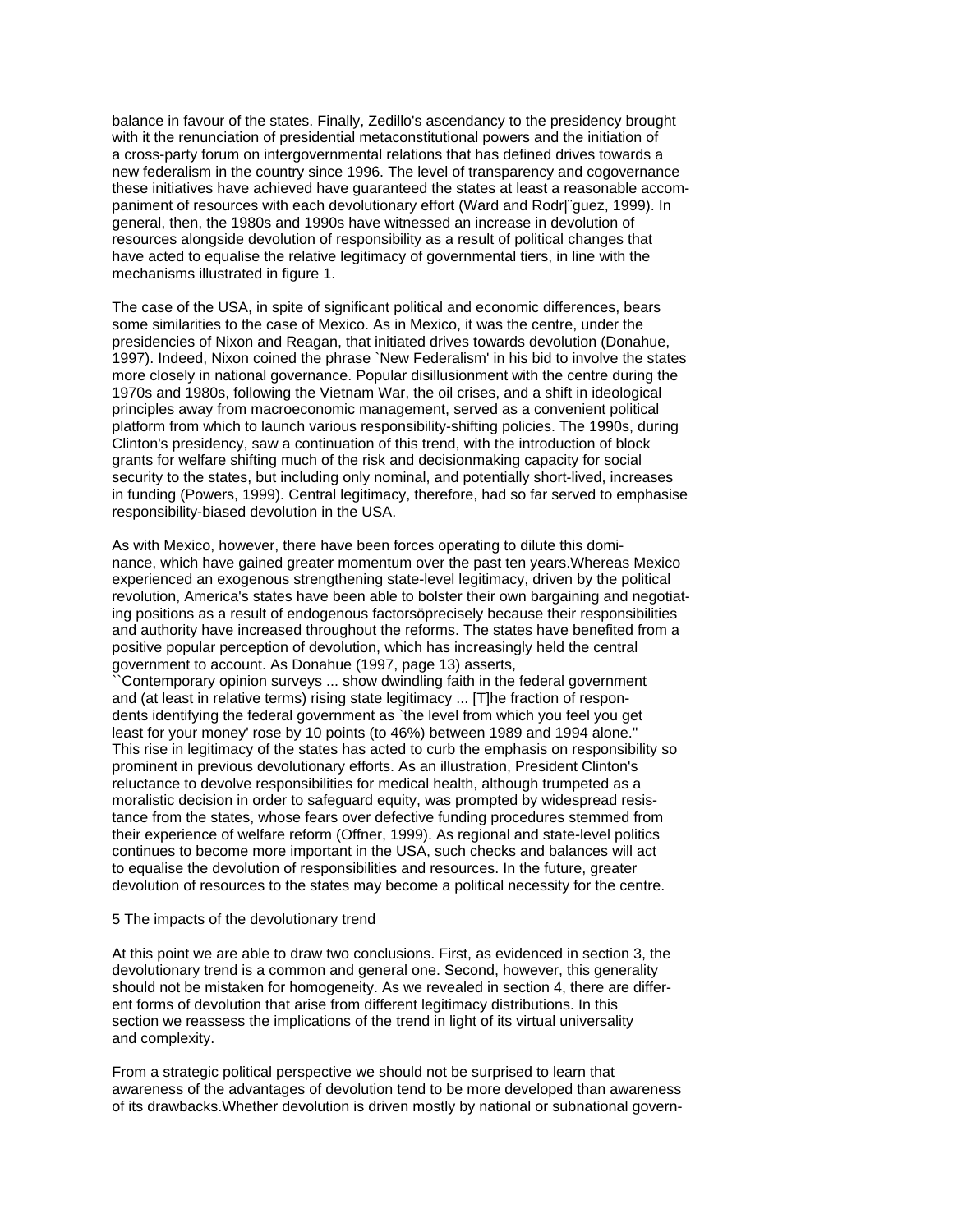ments, each potential driver has an inherent interest in defending its policies to the electorate and bolstering its legitimacy and popularity. The most common supporting arguments for devolutionary policies draw upon the efficiency advantages that lower level governance can engender (Donahue, 1997; Keating, 1999; Oates, 1972; Tanzi, 1996, pages  $297 \land 300$ ). Given that the population in any country has a diverse preference structure, which varies across geographical space, this efficiency has three major sources, the themes of which recur time and again (Litvack et al, 1998, page 5; Oates, 1972). First, a smaller democratic and financial base should result in a managerial reform that will lead to a heightened degree of accountability, bolstered by the reduced administrative distance between the electorate and the politicians (Bennett, 1990; Hatry, 1994). Second, the lack of diluting influencesöexperienced by central government having responsibility for alternative, diverse regionsötends to allow local governments the flexibility to respond to the preferences of their `customers' or electorates (Bennett, 1990). Third, the local nature of governance implies a greater chance of the election of local politicians with the specialist knowledge necessary to detect and react to the wishes of the electorate and defend its interests at higher levels (Putnam, 1993) as well as increasing the ability to implement policy innovations that would have been more difficult to pursue at the central or federal level (Bennett, 1990; Donahue, 1997). Devolutionists therefore acknowledge these three factors act both to ensure that local governments are more representative of and responsive to the interests of a given locality or region and to allow them to fulful this role. Thus, public policy in general is brought closer into line with the diverse preference sets of a nation, and welfare efficiency increases. Moreover, for those whose interests are not represented in their original location, there is in theory an increasing opportunity to choose and move between regional and local governmental systems as devolution progresses and as the diversity of public systems available to a nation as a whole increases. Arguments in favour of devolution are therefore underpinned by free-market assumptions, such as easy mobility, the politicoeconomic machinery of choice and democracy, and rational models of public sector behaviour under a democratic framework (see Tanzi, 1996, page 300).

There are areas, however, where developments associated with the global decentralising trend we have identified above cast doubt on the picture of greater efficiency, greater democracy, and greater welfare painted by devolutionists. As Prud'homme (1994, pages  $1.2 \land 1.3$ ) outlines, the enthusiasm for devolution is driven not only by a commonly ill-considered faith in economic arguments but also by considerations of strategy on the part of ruling elites, the often `fashionable' aura surrounding the concept of devolution, and the encouragement of international organisations, such as theWorld Bank, whose support for devolution is at best based upon a `weak analytical basis' (Prud'homme, 1995). Indeed, on such a basis, over 12% of all World Bank project activity in 1998 included a decentralisation component (Litvack et al, 1998, page 1). The need to expound the merits of caution with regard to devolution is therefore manifest. Consequently, in the following subsections, we explore some of the less encouraging developments associated with devolution by focusing on three aspectsöefficiency issues, equity issues, and administrative issues.

## **5.1 Efficiency issues**

# 5.1.1 Devolution and debt

As discussed in earlier sections, devolutionary initiatives in our case-study countries have often included some separation of responsibilities from resources. It is rare to find simultaneous decentralisation of responsibility and resources, as the driving actor behind devolutionary efforts will invariably have incentives to separate these two factors one way or another (Rodden, 2002a, page 684; also, see figure 1). Under these circumstances it is common to discover a mismatch between responsibilities and financing, which, as Bennett (1997, page 331) underlines, have inevitably led to the development of debts either at the central or at the local level, to a steady erosion of the linkage of local decisions to their financial consequences, and to growing tension between central governments and subnational administrations. The cases of India,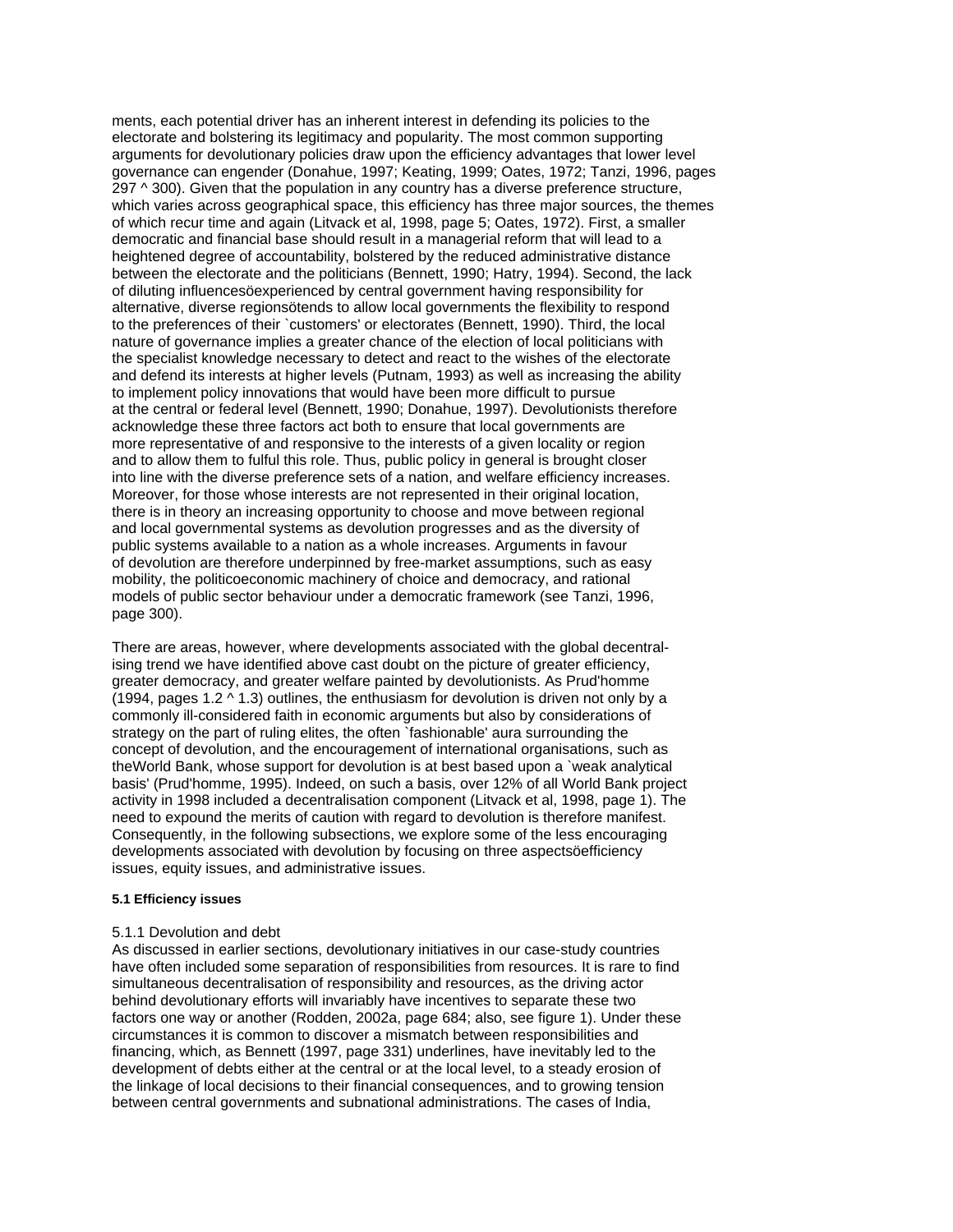Brazil, and Spain illustrate various ways in which devolution can encourage debt formation.

In India, central government debt has been one of the major drivers behind devolutionary efforts. Between 1980/81 and 1993/94 the internal debt of the central government doubled, and total internal state debts rose from 4.6% to 7% of GDP (Buiter and Patel, 1997, page 36). It is easy, therefore, to envisage a situation where the pressure on central government finances at least contributed to a decentralisation of expenditure responsibilities. With a strong centre and calls for greater regional autonomy, the temptation to engineer favourable forms of devolution that will assist in limiting the central deficit may well become overwhelming.

In cases where the states have played a key role in the decentralisation effort, the decentralisation of resources can contribute towards large central deficits and developing regional debtsöthe former because of the de facto decentralisation of resources and the latter through the moral-hazard problem of central government effectively underwriting the expenditure of regions [for a general exposition of this commitment problem, see Rodden (2002a); for an examination of the Brazilian case, see Rodden (2002b)]. Perhaps the most apparent case of this type of development is found in Brazil. In Brazil, where decentralisation initiatives have been driven more by the states than by the centre, states were allowed to accumulate huge debts, often resulting from the development of short-term populist policies by Brazilian governors, aimed at securing their grip on power (Dillinger and Webb, 1999; Rodr|¨guez-Pose and Arbix, 2001). The generation of regional debts was traditionally perceived as a low-risk strategy by local politicians, because, first, the burden of the debt would fall on future generations and not on current voters and, second, states expected to be bailed out in the medium term by the federal government. This, in combination with a weak centre, the political survival of which during much of the second half of the 1990s depended on the support of regional politicians, created conditions where several Brazilian states defaulted on their debts (Rodden, 2002a, page 670).

A devolutionary process driven by the so-called `historical' regions in Spain has led to the establishment of a system where, although in most regions regional finances are still largely based on central government grants, autonomous regions hold the upper hand (Rodr|¨guez-Pose, 1996). The consequence of this situation has been an erosion of national control over regional spending and a weak fiscal accountability, leading to a spiralling of regional debt across Spain (Castells, 2001; Montero, 2001).

# 5.1.2 Inefficient competition for industry

Another factor that threatens to proceed from efforts towards administrative devolution concerns the phenomenon of territorial competition. The proliferation and greater powers of subnational governments are shifting the focus of development policies away from achieving greater equality or national cohesion, towards securing greater economic efficiency at the local level (Cheshire and Gordon, 1998). Consequently, there has been an increasing tendency for subnational governments to engage in competition for the attraction of foreign direct investment (FDI) (Scott, 1998; Vernon, 1998). When subnational governments offer incentives for mobile industry to locate within their region, and the private sector firm chooses between the most attractive packages offered by the states, the impact upon national efficiency can be damaging. Cheshire and Gordon (1996) conceptualise this situation in terms of a zero-sum gameöone in which the aggregate payoff of the game for all the actors involved is independent of the final outcome of the game across the actors. Specifically, the total gain of the arrival of a firm in a given country will be the same, or very similar, no matter where within the country the firm chooses to locate. But there are costs involved in trying to affect the locational decision of the firm that stem from the sort of measures offered to the mobile firmsö such as tax grants, incentives and subsidies, or specific policy arrangements for foreign investorsöthat contribute to the spiralling of subnational debt (Rodr|¨guez-Pose and Arbix, 2001). So, although the nation as a whole has nothing to gain as regions compete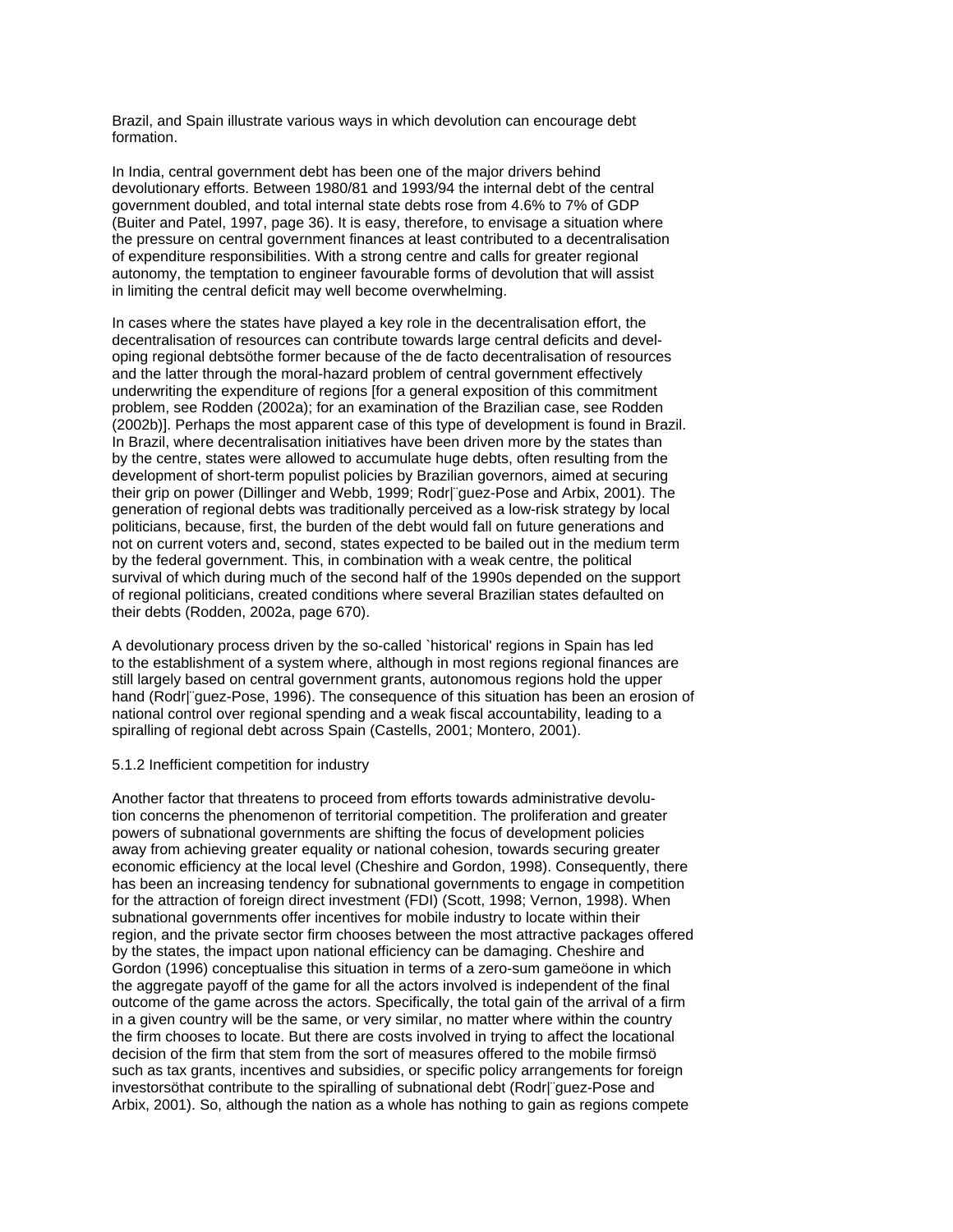for investment it has much to lose as competition for mobile investment increases and regional advertising and marketing, government grants and loans, and interest and debt concessions increase. There are numerous examples of this sort of zero-sum competition for industry across Europe and the USA (Donahue, 1997; Mytelka, 2000; Phelps and Tewdwr-Jones, 2001) but it is perhaps in Brazil and China where the level of inefficiency associated with this sort of territorial competition is more apparent.

Of all the industries in Brazil, the automobile industry represents the clearest illustration of a general tendency. The Brazilian automobile industry expanded rapidly during the relatively stable period between 1995 and 1999 at the start of President Cardoso's term in office. During that time, car manufacturers invested over US \$12 billion in Brazil (Rodr|¨guez-Pose and Arbix, 2001, page 134). Although this influx of FDI appears to be beneficial to the whole country, industrial mobility has created the conditions for fierce rivalry between Brazilian states hoping to attract investment and consequently it has paved the way for wasteful expenditure designed to influence companies' locational decisions. As has been pointed out elsewhere, ``Tax and bidding wars have become the norm in the motor industry" (Rodr|"quez-Pose and Arbix, 2001, page 145), with concessions routinely including the donation of land, the provision of infrastructure, state and local tax breaks, loans, and a series of financial cautions and guarantees.

In China, a similar pattern of territorial competition has become commonplace. Under the marketisation drive of the 1980s provinces, along with thousands of counties and townships, launched their `opening up' programmes with the establishment of `zones'. These were of differing varieties but each shared the common theme of offering significant concessions to attract industry, including, as a typical example, a 15% flat rate on corporation tax, a two-year tax exemption on profits, and a further three-year 50% tax reduction. Ma (1996, page 15) documents the nature of these zones, which, by mid-1993, had swelled in number to around 1800 across China. Crucially, there were no official standards in the level of concessions that could be offered by the zones. The lack of an official standard of concessions has led to the development of intense competition, with concessions often extended well beyond the example above, towards extremes such as five tax-free years and a further five years of 50% tax payment. The impact on China as a whole of the development of these zones may well have been detrimental, for the reasons Cheshire and Gordon (1996; 1998) provide. Ma (1996, page 15) points out that not only are concessions available to internationally footloose companies but also to indigenous companies in an attempt to attract them from one region to another. No discernible national economic gain from the resources expended on inducing these movements, which boil down to a simple spatial reallocation of industry within the nation, can be expected. Furthermore, McKenney (1993, pages  $20 \land 21$ ) points out that in Beijing, one of the richer and more tax-effective areas in China, the ability of the subnational government to extract the taxes rightfully owed to them in their economic zones has been extremely poor. All in all, although much industry has been attracted to China through the use of economic zones, especially from Hong Kong, Taiwan, and Singapore, the efficiency cost through competitive concession making across provinces detracts markedly from the advantages.

## **5.2 Equity issues**

One of the traditional roles of national government is the redistribution of resources in order to safeguard minimum levels of welfare throughout the country. Decentralisation of authority and resources undermines a central government's ability to achieve this, in two fundamental ways. First, devolution of decisionmaking authority progressively transfers the responsibility for devising ways in which redistribution will occur to subnational government. Second, this tier of government is multifarious, and it is often the case that larger or more prosperous regions are overrepresented at this level. Hence, following devolution, a smaller role for national transfers and a larger voice for the regions in deciding how transfers are allocated is likely to result in a less progressive system of fiscal redistribution than would be the case under a centralist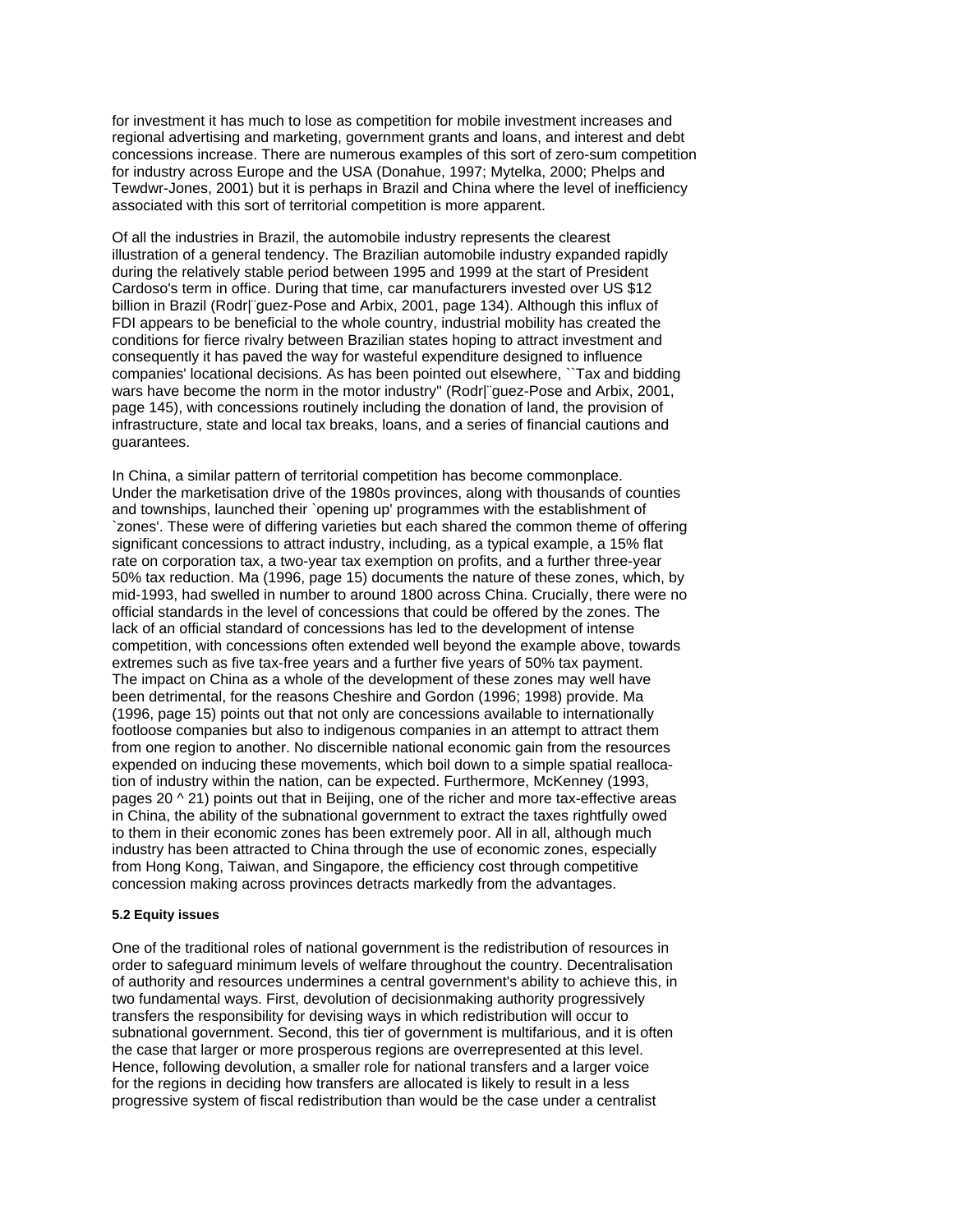system (Thompson, 1989) unless an explicit and transparent interterritorial fiscal transfer system is established. The political and economic muscle of stronger regions is likely to skew public expenditure in their favour, regardless of whether the greatest legitimacy is based in the centre or in the regions and of whether the financing system of regions is based on local tax revenue or on grants from the centre.Where the finance system is locally based, the devolution of fiscal powers will inevitably favour wealthier areas, and where the finance system is centrally based the greater political muscle of larger and richer regions may be reflected in a greater capacity to secure transfers from the centre and to impede the evolution of a more centralised regional system of transfers or regional policy, as Markusen (1994) demonstrated in the US case. In figure 3 we illustrate the regressiveness of regional budgets in three of our casestudy countries: Mexico, the USA, and Spain. The three cases represent three different forms of devolution and three different forms of regional financing, yet, in all cases, regions with the highest GDP per capita enjoy, as a general rule, a greater capacity for expenditure than do poorer regions. The positive regression lines in the graphs confirm this trend (figure 3).

## **5.3 Institutional and political issues**

Three further issues concerning the understated downside of the devolutionary trend outlined in section 2 merit attention. First, and most obviously, devolution involves an increase in the number and a decrease in the size of administrative units, with accompanying costs. Second, more subtly, lobbying costs under a decentralised system are likely to exceed those under a central system. In much the same way that regions compete for mobile capital, subnational governmental units also compete for central

#### FIGURE 3 HERE

Figure 3. The regressiveness of regional budgets in 1999 in (a) Mexico, (b) the USA, and (c) Spain: expenditure per capital (average . 100) in relation to GDP per capita (average . 100). The global trend towards devolution and its implications 347

financial assistance (see Milgrom and Roberts, 1992), and, as for competitive bidding between regions, the expense incurred during the process of competition for government financing is a deadweight loss to the nation as a whole. Moreover, we can expect these losses to become greater as subnational governments become more powerful and complex. The proliferation of intragovernmental conventions and reviews of fiscal relationsöfor example, in Brazil (1989), China (1994), and Mexico (1995)öunderscore the importance, complexity, and expense associated with public redistribution. Third, devolution of authority carries with it the threat of increased corruption (Rodden, 2002a, page 684). As Prud'homme (1994, pages 2.17 ^ 2.21) points out, although corruption is hard to measure, several reasons can be given for suspecting corruption rates to be higher at local levels. On the one hand, more opportunities for corruption probably exist, along with greater pressure from interest groups resulting from their proximity to local decisionmakers. On the other hand, fewer obstacles exist to prevent corruption. Local officials typically enjoy more discretion over funds than do those at the national level as well as more long-standing and personal relationships with stakeholders, creating the conditions for unethical relations that are promoted further by a relative lack of media scrutiny at lower governmental levels (Prud'homme, 1995). Furthermore, in Tanzi's (1996, page 301) view, contiguityöthe fact that officials and citizens live and work close to one another and have often known each other for some time and may even be relatedöserves to undermine the ethics of local governmental institutions.

# **6 Conclusions**

The purpose of this paper has been to bring to attention the general trend in decentralisation and to outline the complexity of its forms and implications. To this end, some of the key issues surrounding the mechanisms of devolution were addressed and incorporated into an informal model at the start of the paper. In this model we identified three factors of decentralisation as composing the devolutionary trendö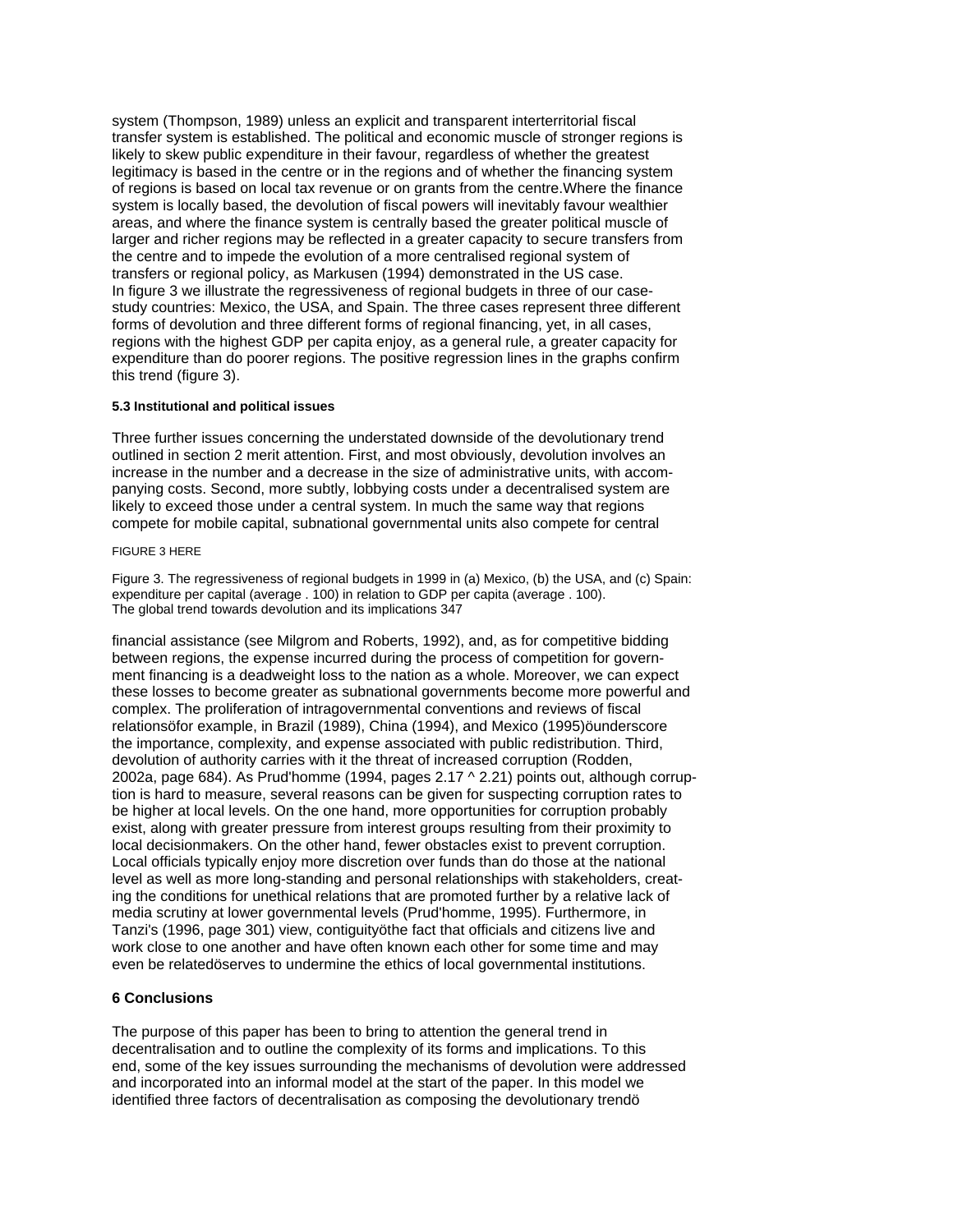legitimacy, and the decentralisation of resources and authority. Some of the interest conflicts arising from the coexistence of these attributes of devolution were addressed in order to deepen our understanding of devolutionary mechanics. The relevance of this understanding became clear in section 3, in which we outlined the depth and breadth of the global trend towards devolution. In those countries with centralised systems twenty or thirty years ago, decentralisation has been widespread, and in those countries with initially more vertically dispersed government systems further decentralisation from their respective starting points has become the norm. This global tendency towards the devolution of authority and resources elevates the importance of the need to understand this phenomenon. To this end, in section 4 the theoretical arguments given in section 2 were then applied to our group of case-study countries, exposing the diversity of devolutionary efforts across the globe.

In section 5, given the understated heterogeneity of devolutionary processes, the parallel heterogeneity of devolutionary implications was addressed. The expectation that devolution leads to greater efficiency, as the devolutionists and many policymakers appear to hold, can be called into question on the grounds that the process tends to engender both debt and territorial competition which are harmful to national efficiency. The gains from devolution through the matching of public services to a heterogeneous population preference structure is a static argument that may overlook dynamic alterations in the behaviour of the actors involved. From either perspective, the incentive structure facing the national and subnational governments alter and present the potential for opportunistic interaction that is damaging for the economy as a whole. Although the matching argument remains strong it should be weighted against the expected losses resulting from these factors before any devolutionary processes are undertaken.

In terms of equity, evidence was present to support the case that decentralisation of resources is often regressive from a territorial point of view. The combination of dwindling central government outlays in relative terms with the greater bargaining power of the richer and/or larger subnational authorities frequently leaves weaker and poorer regions in a worse financial state than under a centralised system. In section 5 we provided a brief discussion of the administrative, lobbying, and corruption costs that devolution is also likely to entail.

In summary, it is imperative for policymakers to recognise varying forms of decentralisation and to be aware of the vested interests of national and subnational governments across these alternative devolutionary forms. It is also imperative that commentators, policymakers, and analysts remain aware of the context of debates and opinions surrounding devolution. It is no coincidence that devolution tends to be supported by national electorates, because powerful and influential actors seek to muster the support of the electorate to facilitate their own initiatives. At the same time, however, this situation might well be damaging if enthusiasm for devolution is not tempered with, first, an awareness of the context of any debates that occur and, second, an awareness of not just the benefits but also the understated drawbacks that devolution can engender. As Tanzi (1996, page 314) has emphasised, successful devolution is highly dependent upon a long list of preexistent circumstances, the generation and, equally, consideration of which are by no means assured. The prescription of this paper is therefore cautionary with respect to both the interpretation and the promotion of devolutionary efforts.

Acknowledgements. The authors would like to thank Robert Bennett, Gilles Duranton,Murray Low, and two anonymous referees for their comments to earlier drafts of this paper. Andre s Rodr| quez-Pose gratefully acknowledges the financial support of the Royal Society ^Wolfson Research Merit Award and Philip Leverhulme Prize during this research.

## **References**

Agnew J, 2000, ``From the political economy of regions to regional political economy'' Progress in Human Geography 24 101 ^ 110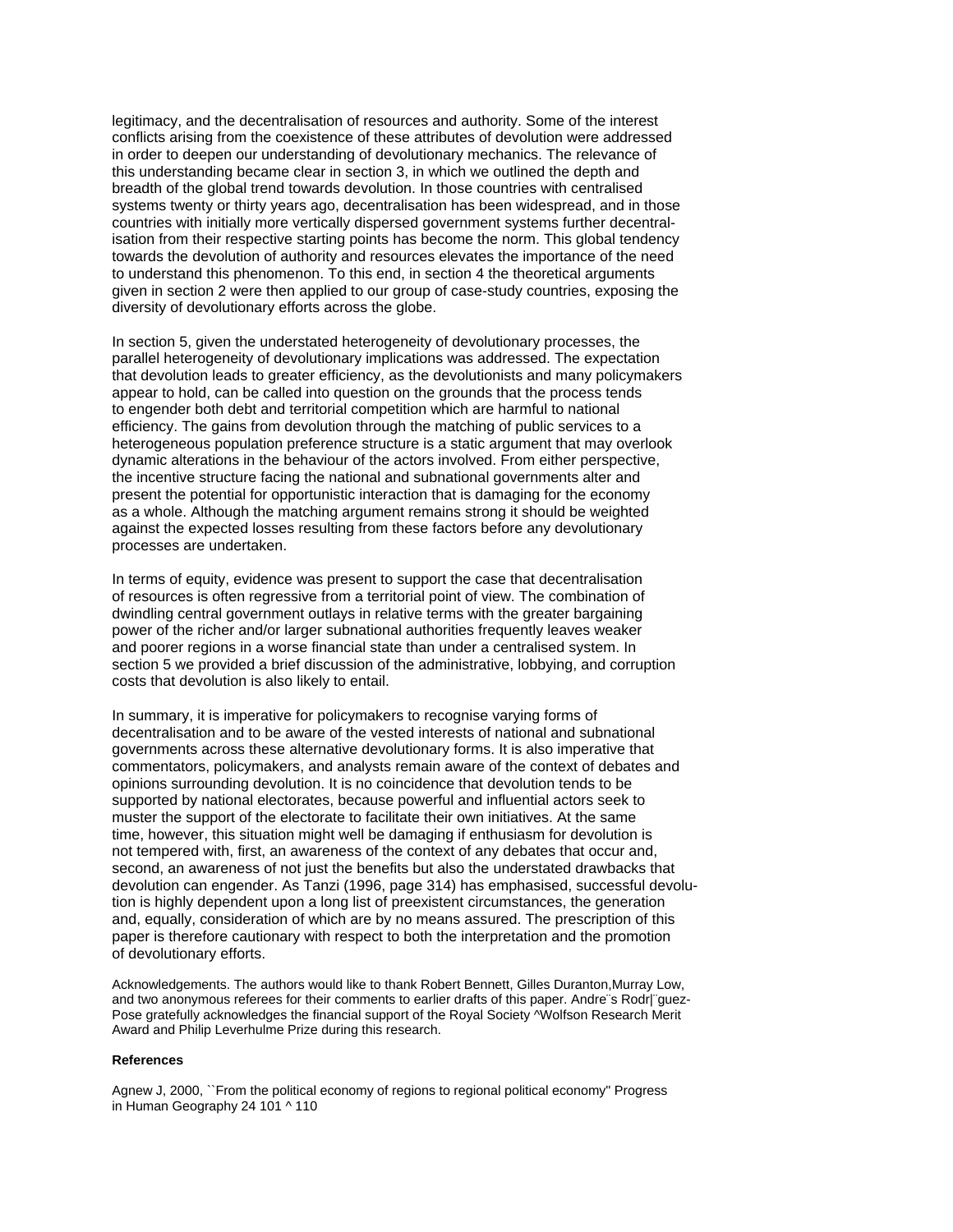Allmendinger P, Tewdwr-Jones M, 2000, ``Spatial dimensions and institutional uncertainties of planning and the `new regionalism' '' Environment and Planning C: Government and Policy 18 711 ^ 726 Aspinall E, Berger M T, 2001, ``The break-up of Indonesia? Nationalisms after decolonisation and the limits of the nation-state in post-cold war Southeast Asia'' Third World Quarterly 22 1003 ^ 1024 Bagchi A, Bajaj J L, Byrd W (Eds), 1992 State Finances in India (Vikas, New Delhi) Bahl R, 1999 Fiscal Policy in China (1990 Institute, San Francisco, CA) Bennett,RJ,1990Decentralization, Local Governments andMarkets:Towards a Post-welfareAgenda (Clarendon Press, Oxford) Bennett R J, 1997, "Administrative systems and economic spaces" Regional Studies 31 323 ^ 336 BuiterW H, Patel U R, 1997, ``Solvency and fiscal correction in India'', in Public Finance: Policy Issues for India Ed. S Mundle (Oxford University Press, Oxford) pp 30 ^ 75 CastellsA, 2001,``The role of intergovernmental finance in achieving diversity and cohesion: the case of Spain'' Environment and Planning C: Government and Policy 19 189 ^ 206 Castells M, 1996 The Rise of the Network Society (Blackwell, Cambridge, MA) Cheshire P C,Gordon I,1996,``Territorial competition and the predictability of collective (in)action'' International Journal of Urban and Regional Research 20 383 ^ 400 Cheshire P C, Gordon I, 1998, ``Territorial competition: some lessons for policy''Annals of Regional Science 32 321ö346 CoutinhoM,1996,``The Brazilian fiscal system in the 1990s: equity and efficiency under inflationary conditions'', RP 41, Institute of Latin American Studies, University of London, London The global trend towards devolution and its implications 349 Da-dao L, Sit V, 2001, ``China's regional development policies: a review'', in China's Regional Disparities: Issues and Policies Eds V Sit, L Da-dao (Nova Science Publishers, Hauppauge, NY) pp 19 ^ 37 Diamanti I, 1993 La Lega: Geografia, Storia e Sociologia di un Nuovo Soggetto Politico (Donzelli, Rome) Dicken P,1998 Global Shift:Transforming theWorld Economy 3rd edition (Guilford Press,NewYork) DillingerW,Webb S B, 1999, ``Fiscal management in federal democracies: Argentina and Brazil'', Policy ResearchWorking Paper 2121,World Bank,Washington, DC Donahue J D, 1997 Disunited States (HarperCollins, New York) Ebel R, Yilmaz S, 2002, ``On the measurement and impact of fiscal decentralization'', http://econ.worldbank.org/files/13170\_wps2809.pdf Gray J, 1998 False Dawn: The Delusions of Global Capitalism (Granta Books, London) Guigale M M,Webb S B, 2000 Achievements and Challenges of Fiscal Decentralisation: Lessons from Mexico (World Bank,Washington, DC) Hagopian F, 1996 Traditional Politics and Regime Change in Brazil (Cambridge University Press, Cambridge) Hatry H, 1994, ``Accountability for service quality, performance measurement and closeness to customs'', in Local Government and Market Decentralisation Ed.R J Bennett (United Nations University Press, Tokyo) pp 163 ^ 181 IMF, various years Government Finance Statistics (InternationalMonetary Fund,Washington,DC) ICSO, 1999 Statistical Abstract of India (Indian Central Statistical Organisation, Delhi) JonesM, 2001, ``The rise of the regional state in economic governance: `partnerships for prosperity' or new scales of state power?'' Environment and Planning A 33 1185 ^ 1211 Kraemer M, 1997, ``Intergovernmental transfers and political representation: empirical evidence from Argentina, Brazil and Mexico'',WP 345, Inter-American Development Bank, 1300 New York Avenue NW,Washington, DC 20577 Keating M, 1998 The New Regionalism inWestern Europe (Edward Elgar, Northampton, MA) Keating M, 1999, ``Asymmetrical government: multinational states in an integrating Europe'' Publius Journal of Federalism 19 71 ^ 87 Lee P K, 2000, ``Into the trap of strengthening state capacity: China's tax assignment reform'' The China Quarterly 164 1008 ^ 1024 Litvack J, Ahmad J, Bird R, 1998 Sector Studies Series 21491: Rethinking Decentralisation in Developing Countries (World Bank,Washington, DC) Ma J, 1996 Intergovernmental Relations and Economic Management in China (St Martin's Press, New York) McKenney K I, 1993, "An assessment of China's special economic zones", The Industrial College of the Armed Forces, National Defence University,Washington, DC Markusen A, 1994, ``American federalism and regional policy'' International Regional Science Review 16 3 ^ 15 Massey D, 1999, "Power-geometrics and the politics of space  $\wedge$  time", Department of Geography, University of Heidelberg, Heidelberg Milgrom P, Roberts J, 1992 Economics, Organisation and Management (Prentice-Hall, Englewood Cliffs, NJ)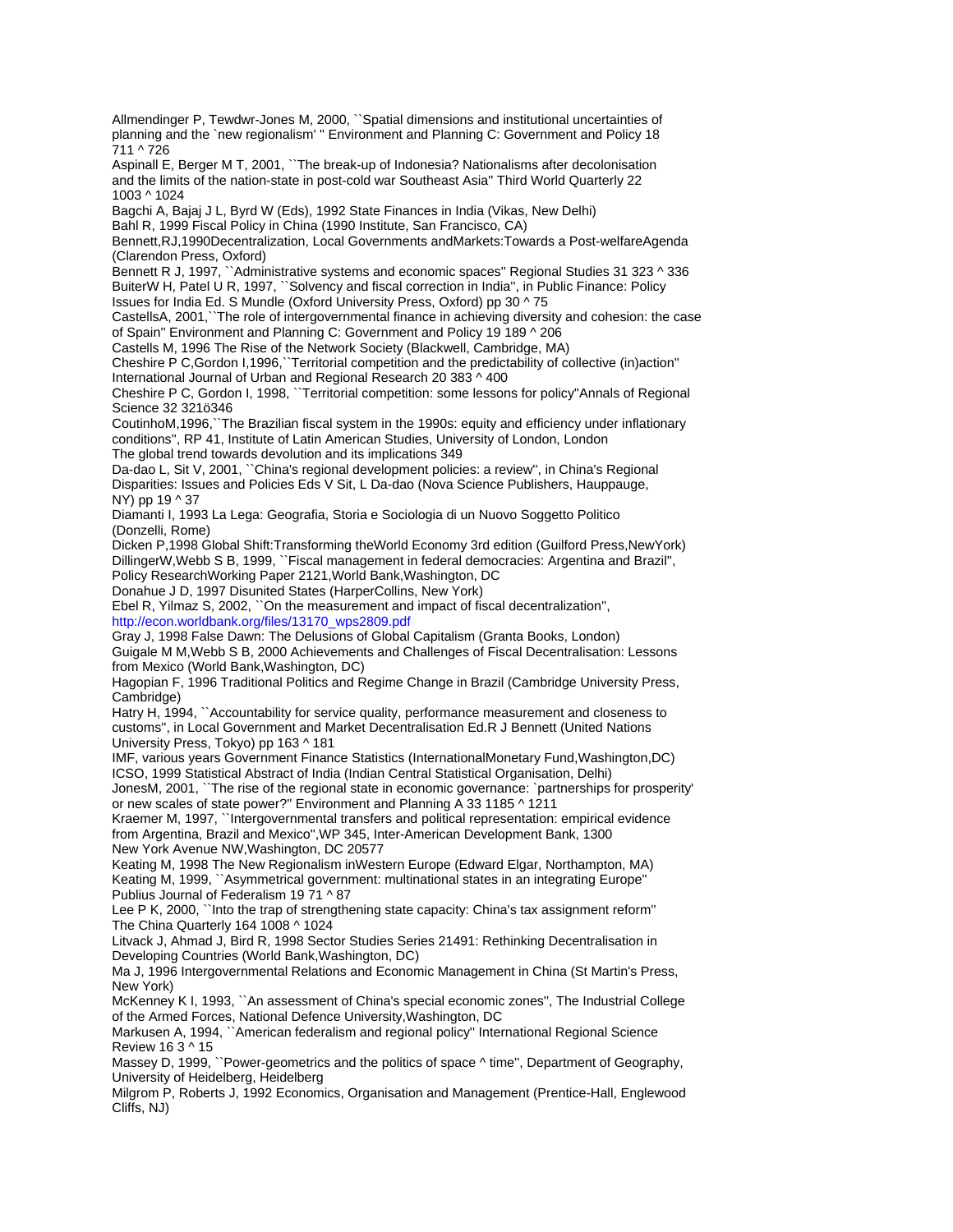Montero A P, 2000, ``Devolving democracy? Political decentralisation and the New Brazilian Federalism'', in Democratic Brazil: Actors, Institutions and Processes Eds P R Kingstone, T J Power (University of Pittsburgh Press, Pittsburgh, PA)

Montero A P, 2001, ``Decentralizing democracy: Spain and Brazil in comparative perspective'' Comparative Politics 33 149 ^ 172

Morgan K, 2002, ``The English question: regional perspectives on a fractured nation'' Regional Studies 36 797 ^ 810

Mytelka L K, 2000, ``Location tournaments for FDI: inward investment into Europe in a global world'', in The Globalization of Multinational Enterprise Activity and Economic Development EdsN Hood, S Young (Macmillan, London) pp 278 ^ 302

OatesW E, 1972 Fiscal Federalism (Harcourt Brace Jovanovich, New York)

Offner P, 1999 Medicaid and the States: A Century Foundation Report (Century Foundation Press, New York)

Pe"rez D|"az V, 1990, ``Governability and the scale of governance: mesogovernments in Spain", WP 1990/6, Instituto Juan March de Estudios e Investigaciones, Madrid

Phelps NA,Tewdwr-JonesM, 2001, ``Globalisation, regions and the state: Exploring the limitations of economic modernisation through inward investment'' Urban Studies 38 1253 ^ 1272 350 A Rodr|¨guez-Pose, N Gill

Ping X, 2000, "The evolution of Chinese fiscal decentralisation and the impacts of tax reform in 1994'' Hitotsubashi Journal of Economics 41 179 ^ 191

Powers E T, 1999, ``Block granting welfare: fiscal impact on the states'', OP23, Urban Institute, Washington, DC

Prud'homme R, 1994,``On the dangers of decentralization'',WP-1252,World Bank,Washington, DC Prud'homme R, 1995, The dangers of decentralization"World Bank Research Observer 10 201 ^ 220 Putnam, R J, 1993Making DemocracyWork: CivicTraditions inModern Italy (Princeton University Press, Princeton, NJ)

RBI, 2000, "State finances: a study of budgets of 1999 ^ 2000", Reserve Bank of India, Mumbai Rodden J, 2002a, ``The dilemma of fiscal federalism: grants and fiscal performance around the world''American Journal of Political Science 46 670 ^ 687

Rodden J, 2002b, ``Bailouts and perverse incentives in the Brazilian states'' http:// www1.worldbank.org/publicsector/decentralization/cd/Brazil.pdf

Rodr|"guez V E, 1998, ``Recasting federalism in Mexico" Publius Journal of Federalism 28 235 ^ 254 Rodr|"guez-Pose A, 1996, "Growth and institutional change: the influence of the Spanish regionalisation process on economic performance'' Environment and Planning C: Government and Policy 14 71 ^ 87

Rodr|¨guez-Pose A, 1998 Dynamics of Regional Growth in Europe: Social and Political Factors (Clarendon Press, Oxford)

Rodr|¨guez-Pose A, 2002 The European Union: Economy, Society, and Polity (Oxford University Press, Oxford)

Rodr|¨guez-Pose A, Arbix G, 2001, ``Strategies of waste: bidding wars in the Brazilian automobile sector'' International Journal of Urban and Regional Research 25 134 ^ 154

Schram S F, Soss J, 1998, ``Making something out of nothing: welfare reform and a new race to the bottom'' Publius Journal of Federalism 28 67 ^ 88

Scott A J, 1998 Regions and theWorld Economy:The Coming Shape of Global Production, Competition, and Political Order (Oxford University Press, Oxford)

Shah A, 1991, ``The new fiscal federalism in Brazil'', DP 124,World Bank,Washington, DC Sharma S D, 1999 Development and Democracy in India (Lynne Rienner, Boulder, CO)

Souza C, 1997 Constitutional Engineering in Brazil: The Politics of Federalism and Decentralization (Macmillan, London)

StorperM, 1997 The RegionalWorld:Territorial Development in a Global Economy (Guilford Press, New York)

Sury M M, 1998 Fiscal Federalism in India (Indian Tax Institute, Delhi)

Tanzi V, 1996, ``Fiscal federalism and decentralization: a review of some efficiency and macroeconomic aspects'', in Annual World Bank Conference on Development Economics (World Bank,Washington, DC) pp 295 ^ 316

Thompson C, 1989, ``Federal expenditure-to-revenue ratios in the United States of America, 1971 ^ 85: an exploration of spatial equity under the `new federalism''' Environment and Planning C: Government and Policy 7 445 ^ 470

Tomaney J, 2000, ``End of the empire state? New labour and devolution in the United Kingdom'' International Journal of Urban and Regional Research 24 675 ^ 688

Tomaney J,Ward N, 2000, ``England and the `new regionalism' '' Regional Studies 34 471 ^ 478 Vernon R, 1998 In the Hurricane's Eye: The Troubled Prospects of Multinational Enterprises (Harvard University Press, Cambridge, MA)

Ward P M, Rodr|"guez V E, 1999, ``New federalism and state government in Mexico: bringing the states back in'', AS ^Mexican Policy Report 9, University of Texas at Austin, Austin, TX

Yi L, Chusheng L, 2001, "The tax division scheme: central ^ local financial relations in the 1990s",